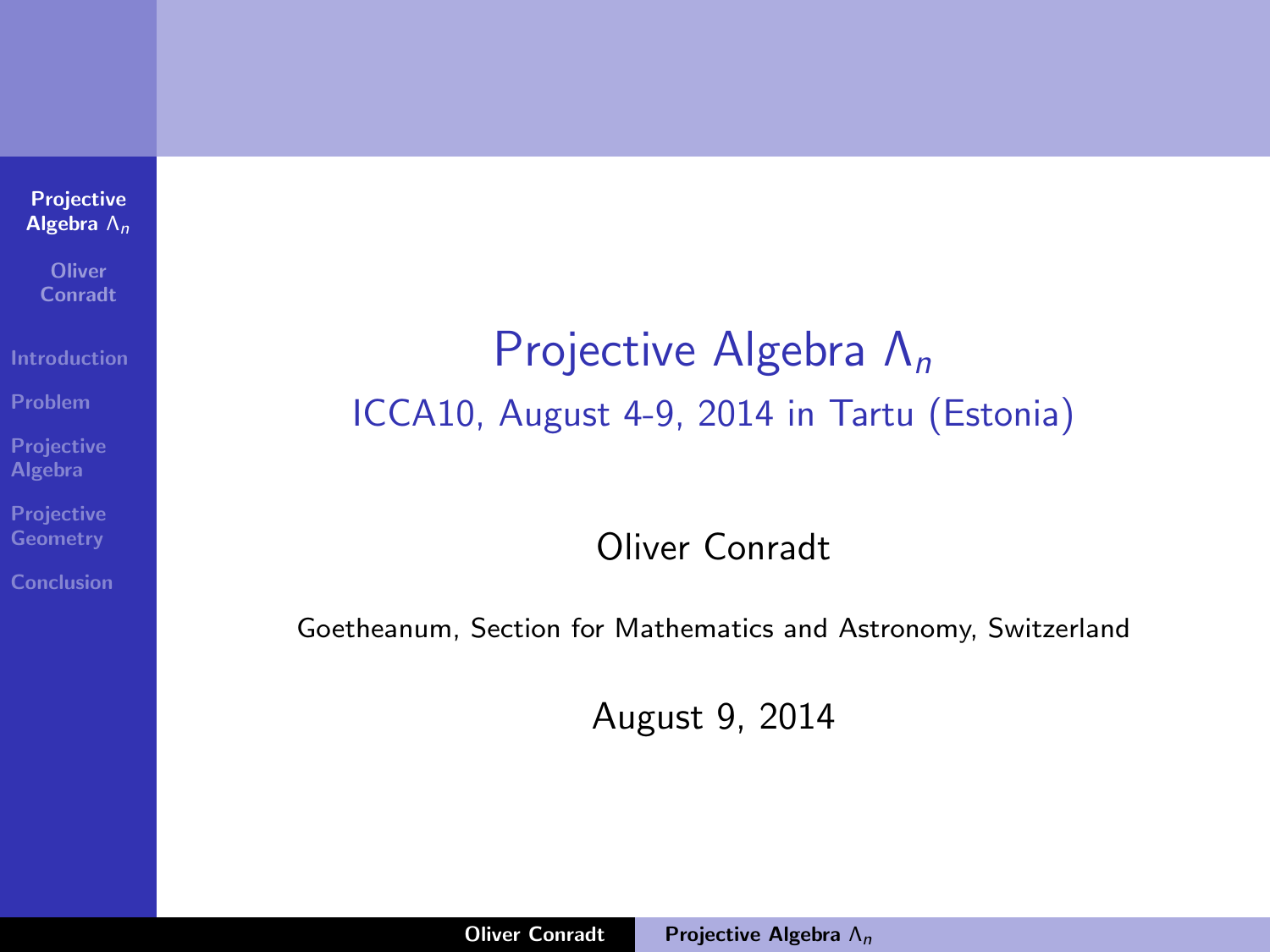# <span id="page-1-0"></span>Introduction: Principle of Duality

**[Projective](#page-0-0)** Algebra  $\Lambda_n$ 

> **Oliver** Conradt

#### [Introduction](#page-1-0)

[Problem](#page-6-0)

[Projective](#page-8-0) Algebra

**[Projective](#page-28-0) Geometry** 

[Conclusion](#page-42-0)

Which role does the projective principle of duality play in physics?

- Oliver Conradt, Mathematical Physics in Space and Counterspace, PhD Thesis, University of Basel, Switzerland, 2000;  $2<sup>nd</sup>$  edition, Dornach, 2008.
- $\blacksquare$  Projective principle of duality: First stated by the French mathematicians JEAN VOICTOR PONCELET (1788-1867) and Joseph-Diaz Gergonne (1771-1859) in the first quarter of the  $19<sup>th</sup>$  century.
- **DR** Oliver Conradt, The Principle of Duality in Clifford Algebra and Projective Geometry, in: Clifford Algebras and their Applications in Mathematical Physics, Volume 1, pp. 157-194, R. Abłamowicz and B. Fauser (Eds.), Birkäuser, 2000.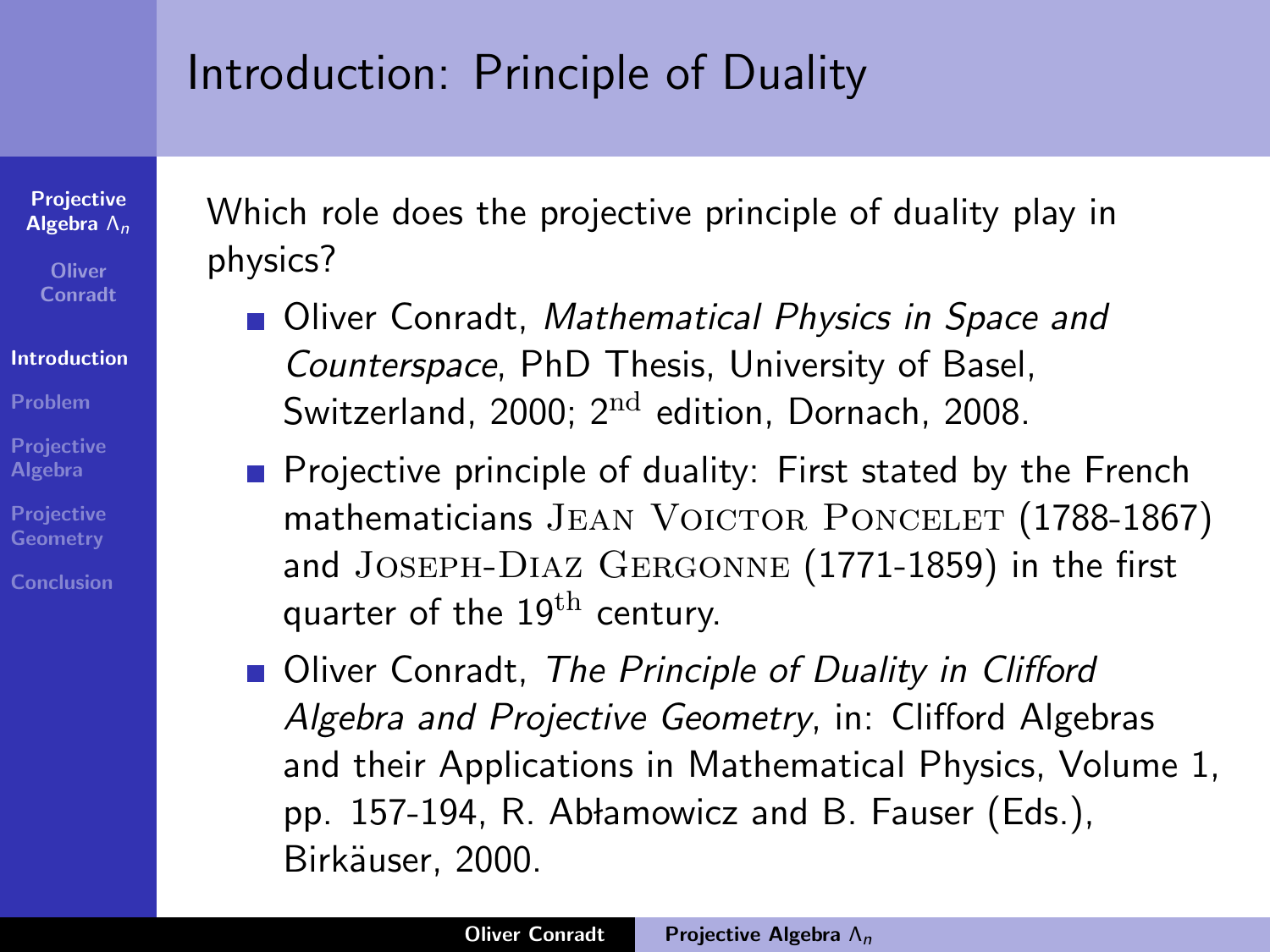# Introduction: Completely Dual Approach

[Projective](#page-0-0) Algebra Λn

**Oliver Conradt** 

#### [Introduction](#page-1-0)

[Problem](#page-6-0)

[Projective](#page-8-0) Algebra

[Projective](#page-28-0) **Geometry** 

[Conclusion](#page-42-0)

Geometric Clifford Algebra  $\mathcal{G}_{p,q}(+, \ , \ )$ 

- $\bullet \,$  inner product  $A_{\overline{r}} \cdot B_{\overline{s}} = \langle A_{\overline{r}} B_{\overline{s}} \rangle_{|r-s|}$
- outer product  $A_{\overline{r}} \wedge B_{\overline{s}} = \langle A_{\overline{r}}B_{\overline{s}} \rangle_{r+s}$
- non-degenerate metric
- $\bullet$   $\mathcal{G}^k_{p,q}$  subspace of  $k$ -vectors
- Hestenes and Ziegler, Projective Geometry with Clifford Algebra, Acta Appl. Math., 1991, 23, pp. 25-63.
- Dual multivector  $\hat{A} := AI^{-1} = A \cdot I^{-1}$
- Dual geometric product  $\big\vert A\ast B:=(\tilde A\tilde B)^\sim$
- Dual Geometric Clifford Algebra  $\mathcal{G}^-_{p,q}(+,\;,\;*)$ 
	- inner product  $A_{\overline{r}}^ \frac{\overline{\phantom{x}}}{\overline{\phantom{a}}r} \circ B_{\overline{\phantom{a}}s}^{-} = \langle A_{\overline{r}} \ast B_{\overline{s}} \rangle_{|r}^{-}$ |r−s|
	- outer product  $A_{\overline{r}}^- \vee B_{\overline{s}}^- = \langle A_{\overline{r}} * B_{\overline{s}} \rangle_{r+s}^-$
	- $G_{p,q}^{k-}$  subspace of k-vectors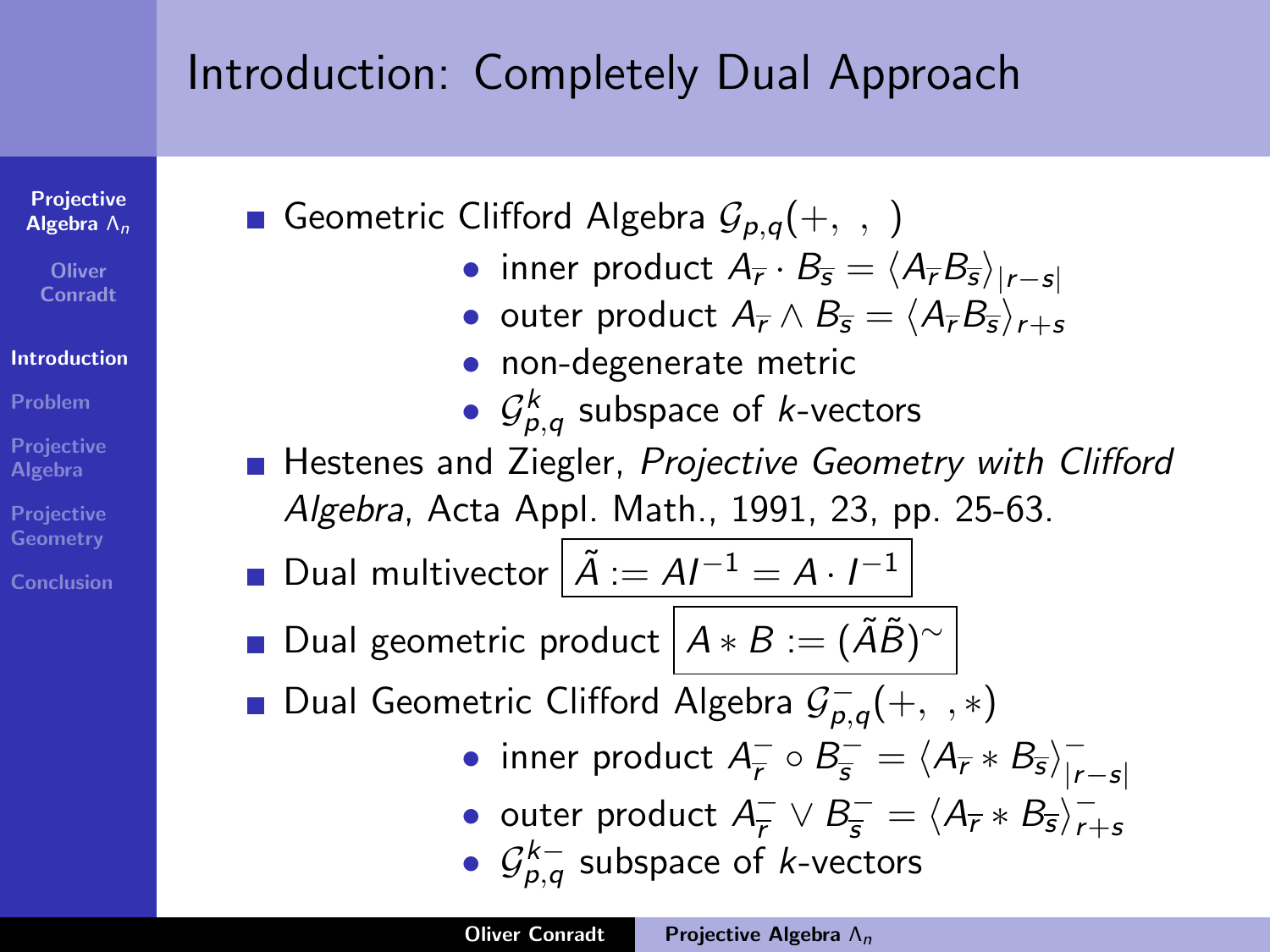# Introduction: Completely Dual Approach

[Projective](#page-0-0) Algebra Λn

**Oliver Conradt** 

#### [Introduction](#page-1-0)

[Problem](#page-6-0)

[Projective](#page-8-0) Algebra

**[Projective](#page-28-0) Geometry** 

[Conclusion](#page-42-0)

Geometric Clifford Algebra  $\mathcal{G}^+_{p,q}(+,\;,\;)$ 

- inner product  $A^+_{\overline{r}}\cdot B^+_{\overline{s}}=\langle A_{\overline{r}}B_{\overline{s}}\rangle^+_{|r}$ |r−s|
- outer product  $A^+_{\overline{r}}\wedge B^+_{\overline{s}}=\langle A_{\overline{r}}B_{\overline{s}}\rangle^+_{r+s}$
- non-degenerate metric
- $\bullet$   $\mathcal{G}^{k+}_{p,q}$  subspace of  $k$ -vectors
- Hestenes and Ziegler, Projective Geometry with Clifford Algebra, Acta Appl. Math., 1991, 23, pp. 25-63.
- Dual multivector  $\hat{A} := AI^{-1} = A \cdot I^{-1}$
- Dual geometric product  $\big\vert A\ast B:=(\tilde A\tilde B)^\sim$
- Dual Geometric Clifford Algebra  $\mathcal{G}^-_{p,q}(+,\;,\ast)$ 
	- inner product  $A_{\overline{r}}^ \frac{\overline{\phantom{x}}}{\overline{\phantom{y}}} \circ B_{\overline{\phantom{s}}}\overline{\phantom{s}} = \langle A_{\overline{r}} B_{\overline{s}} \rangle_{|r}^{-1}$ |r−s|
	- outer product  $A_{\overline{r}}^{-} \vee B_{\overline{s}}^{-} = \langle A_{\overline{r}} B_{\overline{s}} \rangle_{r+s}^{-}$
	- $\mathcal{G}_{p,q}^{k-}$  subspace of k-vectors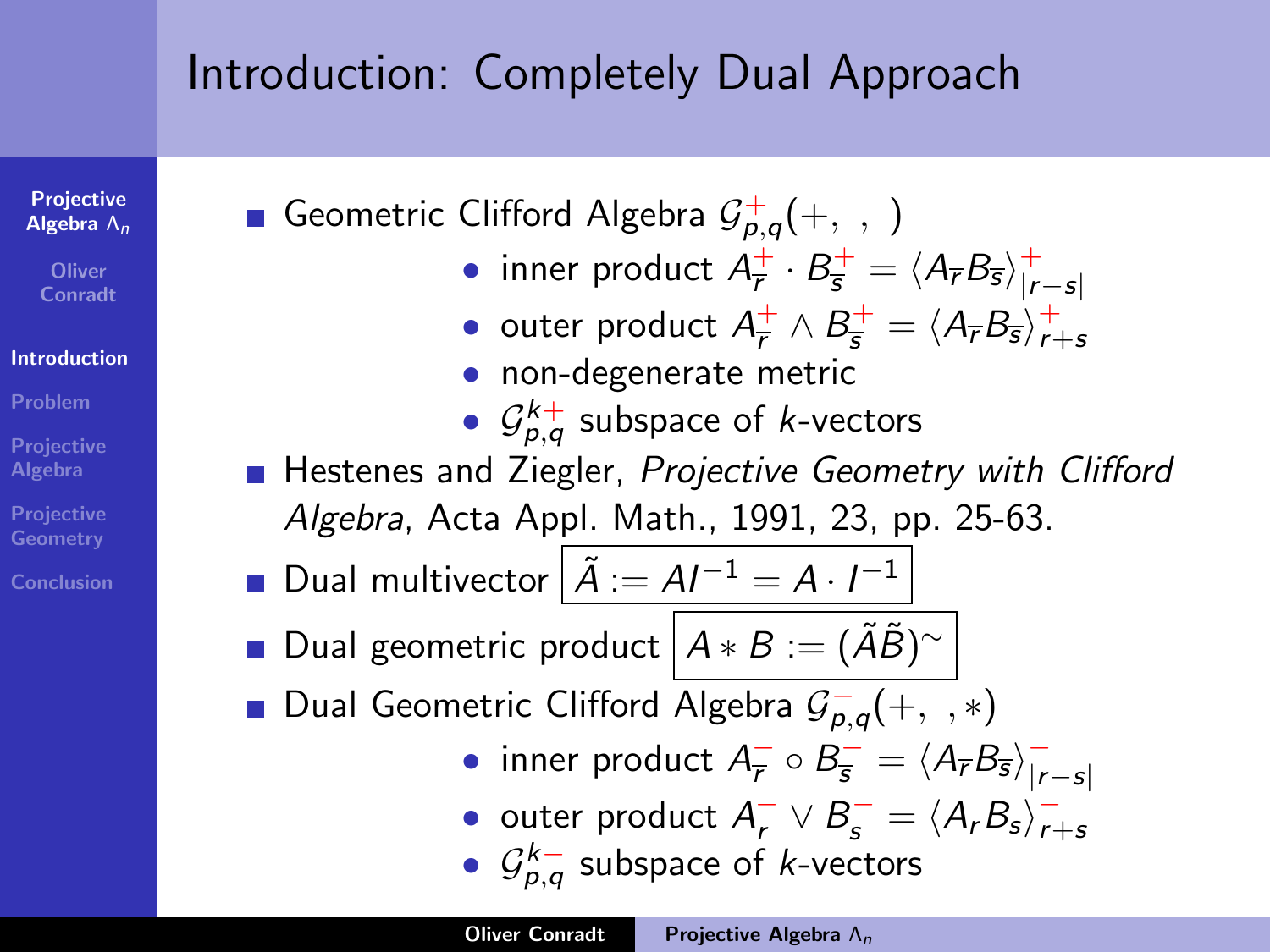# Introduction: Completely Dual Approach

[Projective](#page-0-0) Algebra Λn

> **Oliver Conradt**

#### [Introduction](#page-1-0)

[Problem](#page-6-0)

[Projective](#page-8-0) Algebra

[Projective](#page-28-0) **Geometry** 

[Conclusion](#page-42-0)

- **Plus-minus-notation**
- Double Algebra  $\mathcal{G}_{p,q}(+, \, , \, , *)$ : Geometric Clifford Algebra  $\mathcal{G}^+_{\rho,q}(+,\;,\;)$  and Dual Geometric Clifford Algebra  $G_{p,q}(+, \cdot, *)$  with
	- $G_{p,q}^+(+,\ ) = \mathcal{G}_{p,q}^-(+,\ )$
	- subspaces:  $\mathcal{G}^{k+}_{p,q}(+,\ )=\mathcal{G}^{(n-k)-}_{p,q}(+,\ )$
	- two inner products · and ○
	- two outer products ∧ and ∨
- Projective principle of duality is implemented in a
	- double Clifford algebra
	- with non-degenerating metric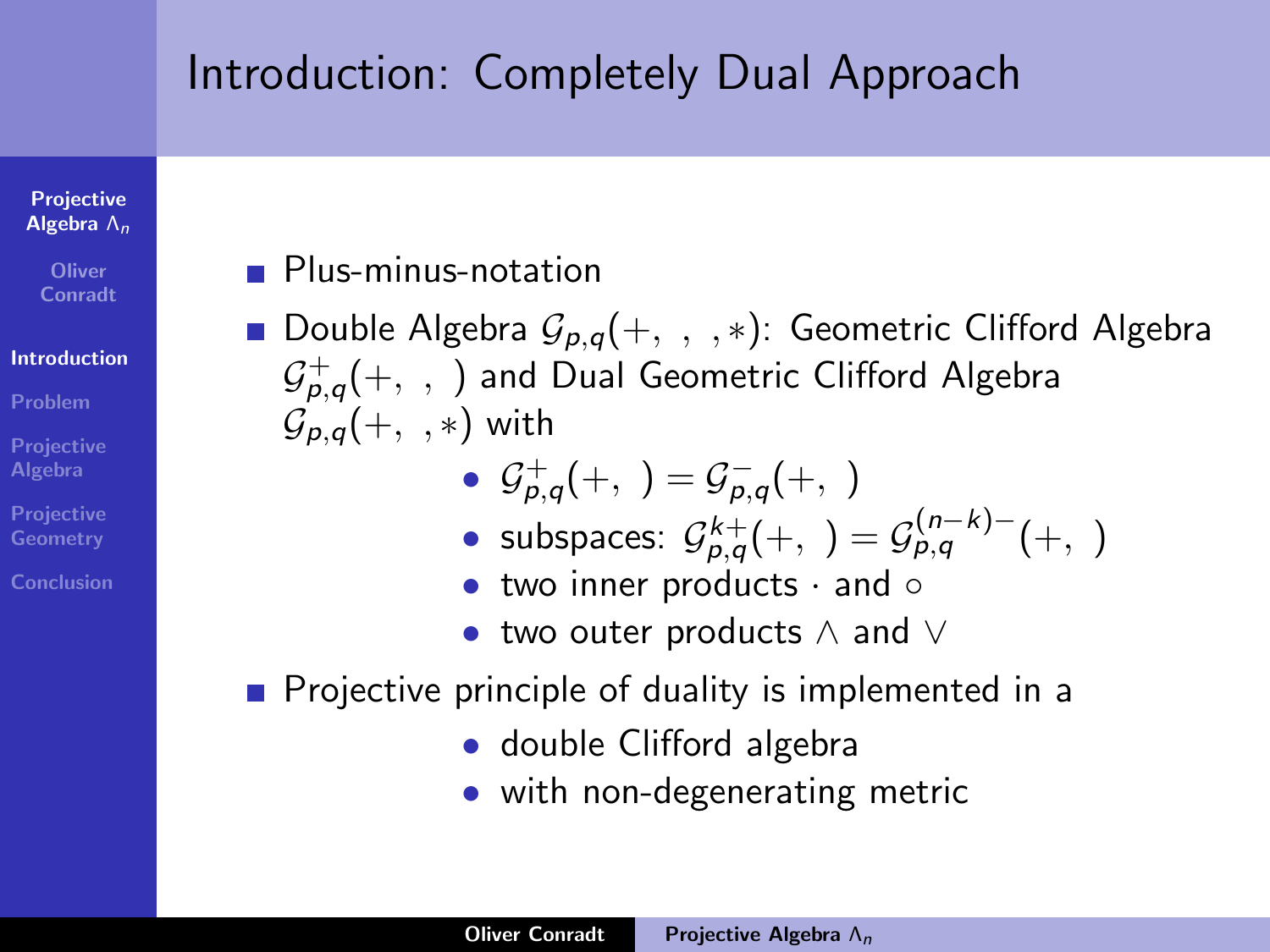# Introduction: DIRAC's secret tool for research

[Projective](#page-0-0) Algebra Λ<sub>n</sub>

**Oliver** Conradt

[Introduction](#page-1-0)

[Problem](#page-6-0)

[Projective](#page-8-0) Algebra

[Projective](#page-28-0) **Geometry** 

**[Conclusion](#page-42-0)** 

Dirac, Recollections of an Exciting Era, 1977. In Weiner, C. (ed.), History of Twentieth Century Physics, pp. 109-146, New York, London, Academic Press.

. . . The second thing I learned from Fraser was projective geometry. Now, that had a profound influence on me because of the mathematical beauty involved in it. There was also very great power in the methods employed. I think probably most physicists know very little about projective geometry. That I would say is a failing in their education.

Now, I was always much interested in the beauty of mathematics, and this introduction to me of projective geometry stimulated me very much and provided, I would say, a lifelong interest.

You might think that projective geometry is not of much interest to a physicist, but that is not so. Physicists nowadays are concerned very largely with Minkowski space. Now, if you want to picture relationships in Minkowski space, relationships between vectors and tensors, often the very best way to do it is by using the notions of projective geometry. I was continually using these ideas of projective geometry in my research work. When you want to discover how a particular quantity transforms under a Lorentz transformation, very often the best way of handling the problem is in terms of projective geometry.

It was a most useful tool for research, but I did not mention it in my published work. I do not think I have ever mentioned projective geometry in my published work (but I am not sure about that) because I felt that most physicists were not familiar with it. When I had obtained a particular result, I translated it into an analytic form and put down the argument in terms of equations. That was an argument which any physicist would be able to understand without having had this special training.

However, for the purposes of research, when one is entering into a new field and one does not know what lies in front of one, one wants very much to visualize the things which one is dealing with, and projective geometry does provide the best tool for this.

That applied also to my later work on spinors. One had quite a new kind of quantity to deal with, but for discussing the relationships between spinors, again, the ideas of projective geometry are very useful. . . .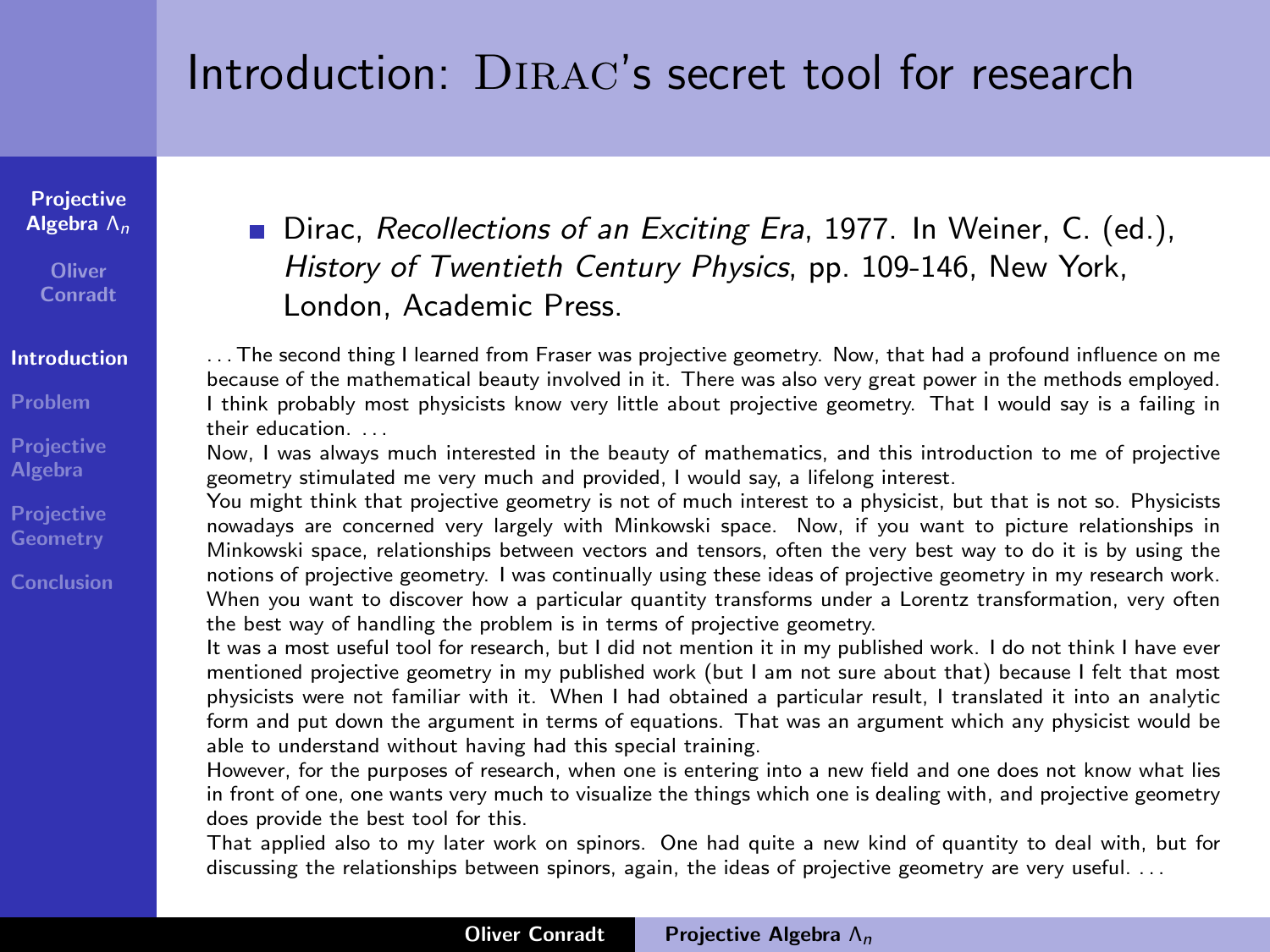# <span id="page-6-0"></span>Problem: Nature of Projective Geometry

[Projective](#page-0-0) Algebra Λn

**Oliver Conradt** 

[Introduction](#page-1-0)

[Problem](#page-6-0)

[Projective](#page-8-0) Algebra

[Projective](#page-28-0) **Geometry** 

[Conclusion](#page-42-0)

**Projective Geometry** 

- incidence relations
- operations of connection and intersection
- principle of duality
- no metric

### $\blacksquare$  Literature

- Klein, Vorlesungen über nicht-euklidische Geometrie, Springer, 1968.
- Locher, Projektive Geometrie, Dornach, 1980
- Stoß, Einführung in die Synthetische Liniengeometrie, Dornach, 1999
- Kowol, Projektive Geometrie und Cayley-Klein Geometrien der Ebene, Birkhäuser, 2009
- Ziegler, Projective Geometry and Line Geometry, Dornach, 2012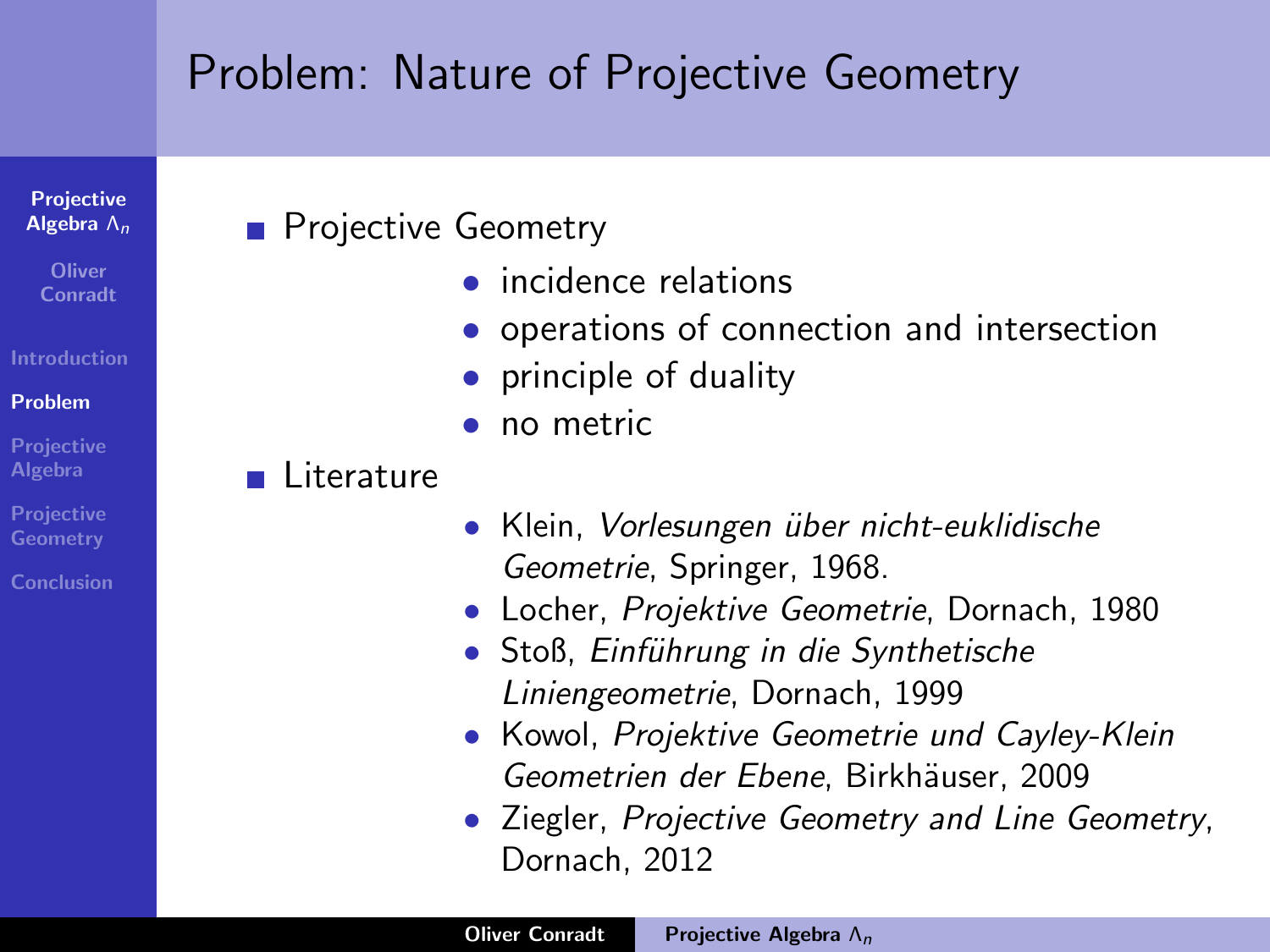# Problem: Research Task

#### [Projective](#page-0-0) Algebra Λn

**Oliver** Conradt

#### **[Introduction](#page-1-0)**

#### [Problem](#page-6-0)

[Projective](#page-8-0) Algebra

[Projective](#page-28-0) **Geometry** 

[Conclusion](#page-42-0)

- Determine the double algebra corresponding to projective geometry.
- No metric!
- My method was to use synthetic projective geometry to  $\mathcal{L}_{\mathcal{A}}$ determine projective algebra  $\Lambda_n$ .
- Course of action:
	- 1 definition of projective algebra  $\Lambda_n$
	- 2 transition from projective to geometric Clifford algebra  $\mathcal{G}_n$
	- **3** axioms of projective geometry thereby using projective algebra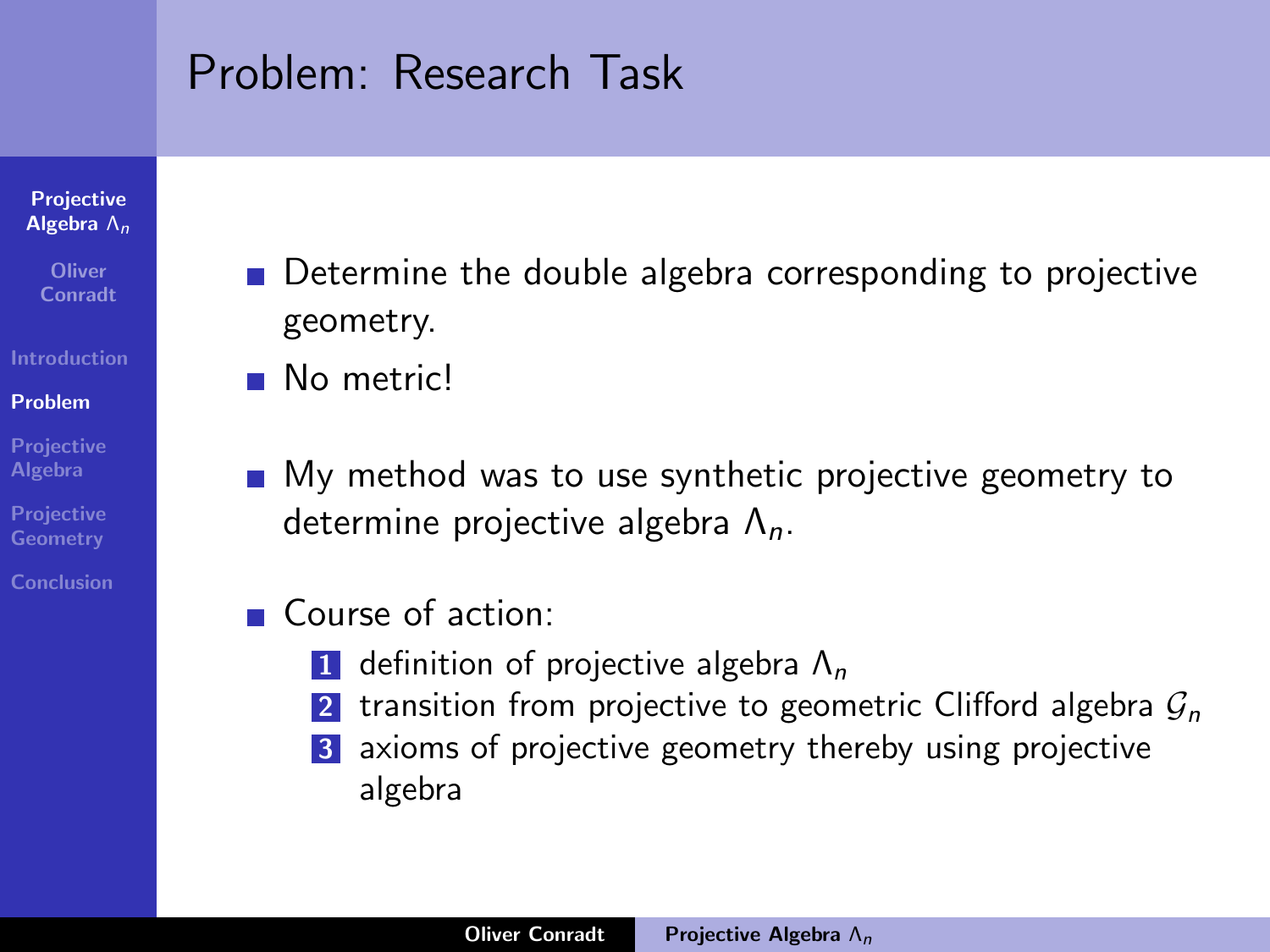# <span id="page-8-0"></span>Projective Algebra: Complementary Grading

[Projective](#page-0-0) Algebra  $\overline{\Lambda_n}$ 

**Oliver** Conradt

**[Introduction](#page-1-0)** 

[Problem](#page-6-0)

#### [Projective](#page-8-0) Algebra

[Projective](#page-28-0) **Geometry** 

[Conclusion](#page-42-0)

### For a vector space  $V$  with finite grading

$$
V=\bigoplus_{k=0}^n V_k^+
$$

there is always a complementary grading

$$
V = \bigoplus_{k=0}^n V_k^-
$$

with  $V_k^+ = V_{n-}^-$ ′–<br>n−k∙

**Plus-minus-notation, plus and minus approach**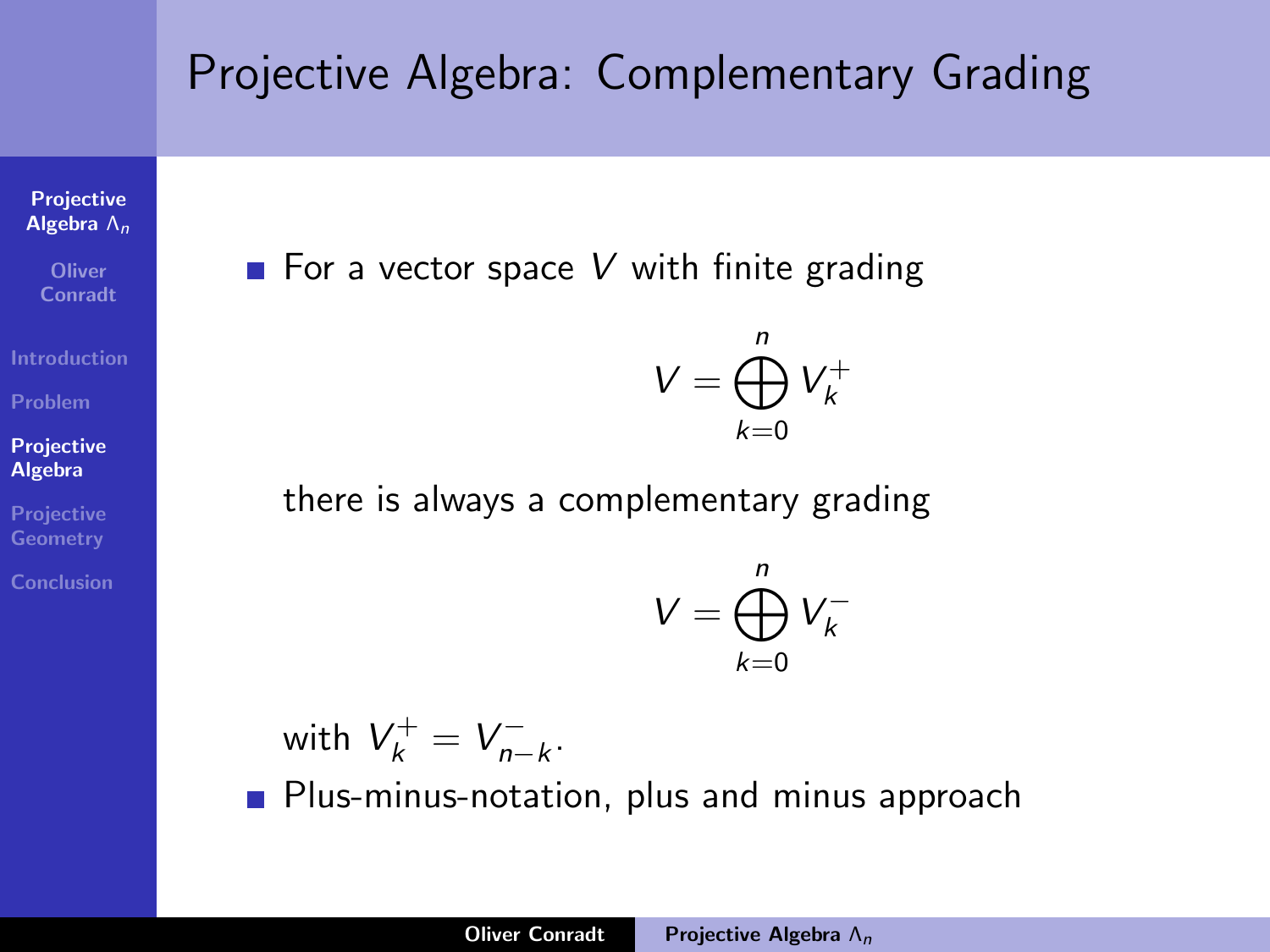# Projective Algebra: Product Signs

#### [Projective](#page-0-0) **Algebra**  $Λ_n$

**Oliver** Conradt

**[Introduction](#page-1-0)** 

[Problem](#page-6-0)

#### [Projective](#page-8-0) Algebra

[Projective](#page-28-0)

[Conclusion](#page-42-0)

- We note the two (outer) products of projective algebra  $\Lambda_n$ by the signs ∧ and ∨.
- **Multiple outer products**

$$
\bigwedge_{l=1}^{m} X_{l} := X_{1} \wedge X_{2} \wedge \cdots \wedge X_{m}
$$

$$
\bigvee_{l=1}^{m} X_{l} := X_{1} \vee X_{2} \vee \cdots \vee X_{m}
$$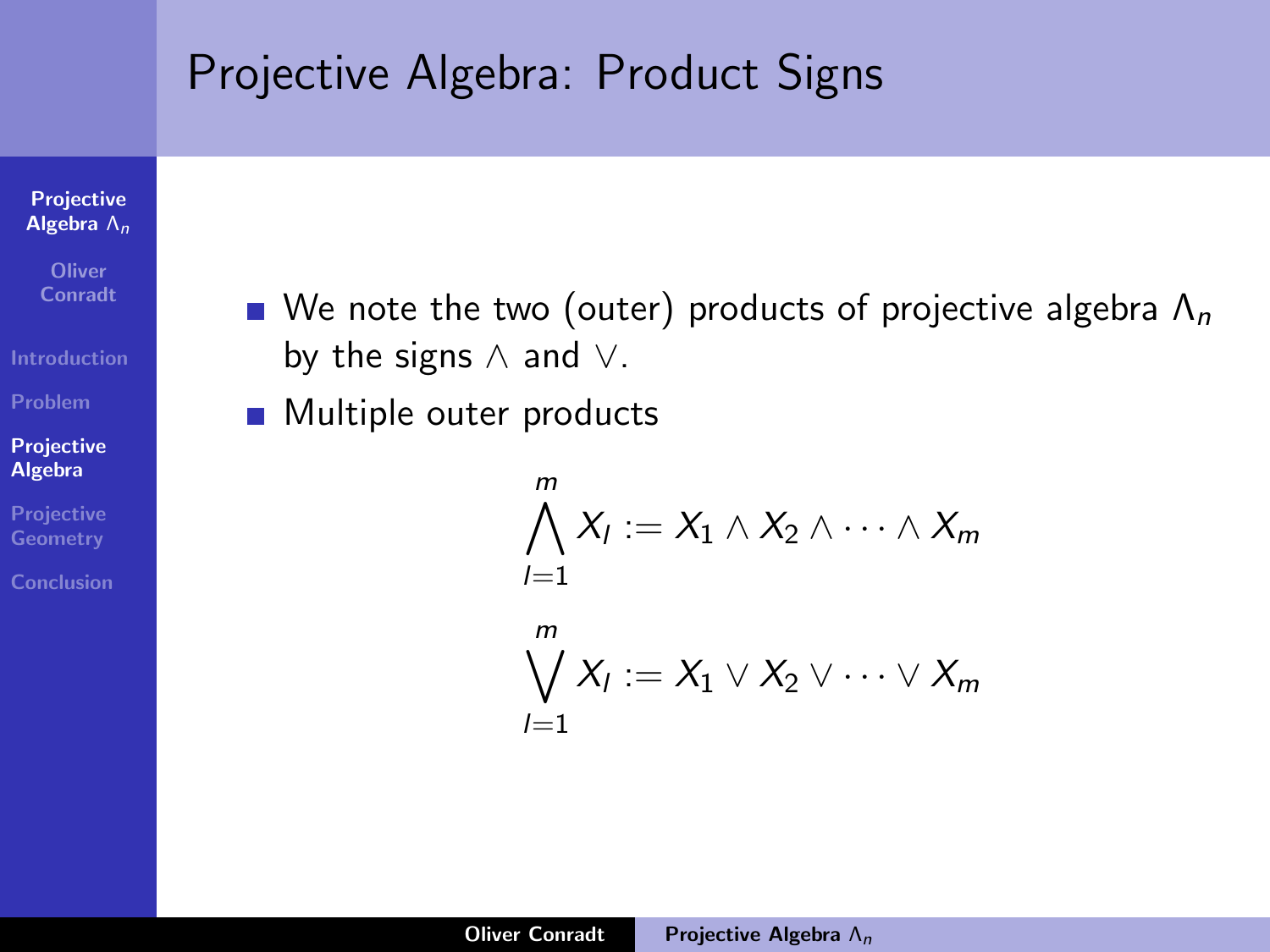# Projective Algebra: Definition I

[Projective](#page-0-0) Algebra Λn

**Oliver** Conradt

[Introduction](#page-1-0)

[Problem](#page-6-0)

[Projective](#page-8-0) Algebra

**[Projective](#page-28-0) Geometry** 

[Conclusion](#page-42-0)

A projective  $\mathbb{F}$ -algebra  $\Lambda_n$  oder shorter projective algebra is a set  $\Lambda_n$  with four operations.

$$
\begin{array}{ccccccc}\n\Lambda_n \times \Lambda_n & \xrightarrow{+} & \Lambda_n & \mathbb{F} \times \Lambda_n & \xrightarrow{\cdot} & \Lambda_n \\
(A, B) & \xrightarrow{\cdot} & A + B & (\alpha, A) & \xrightarrow{\cdot} & \alpha \cdot A \\
\Lambda_n \times \Lambda_n & \xrightarrow{\wedge} & \Lambda_n & \Lambda_n \times \Lambda_n & \xrightarrow{\vee} & \Lambda_n \\
(A, B) & \xrightarrow{\cdot} & A \wedge B & (A, B) & \xrightarrow{\cdot} & A \vee B\n\end{array}
$$

The operations are called addition  $(+)$ , scalar multiplication (no sign or  $\cdot$ ), major outer product ( $\wedge$ ) und minor outer product  $(\vee)$ . The obey the following conditions:

(A1) F is a field with  $char(\mathbb{F}) \neq 2$ .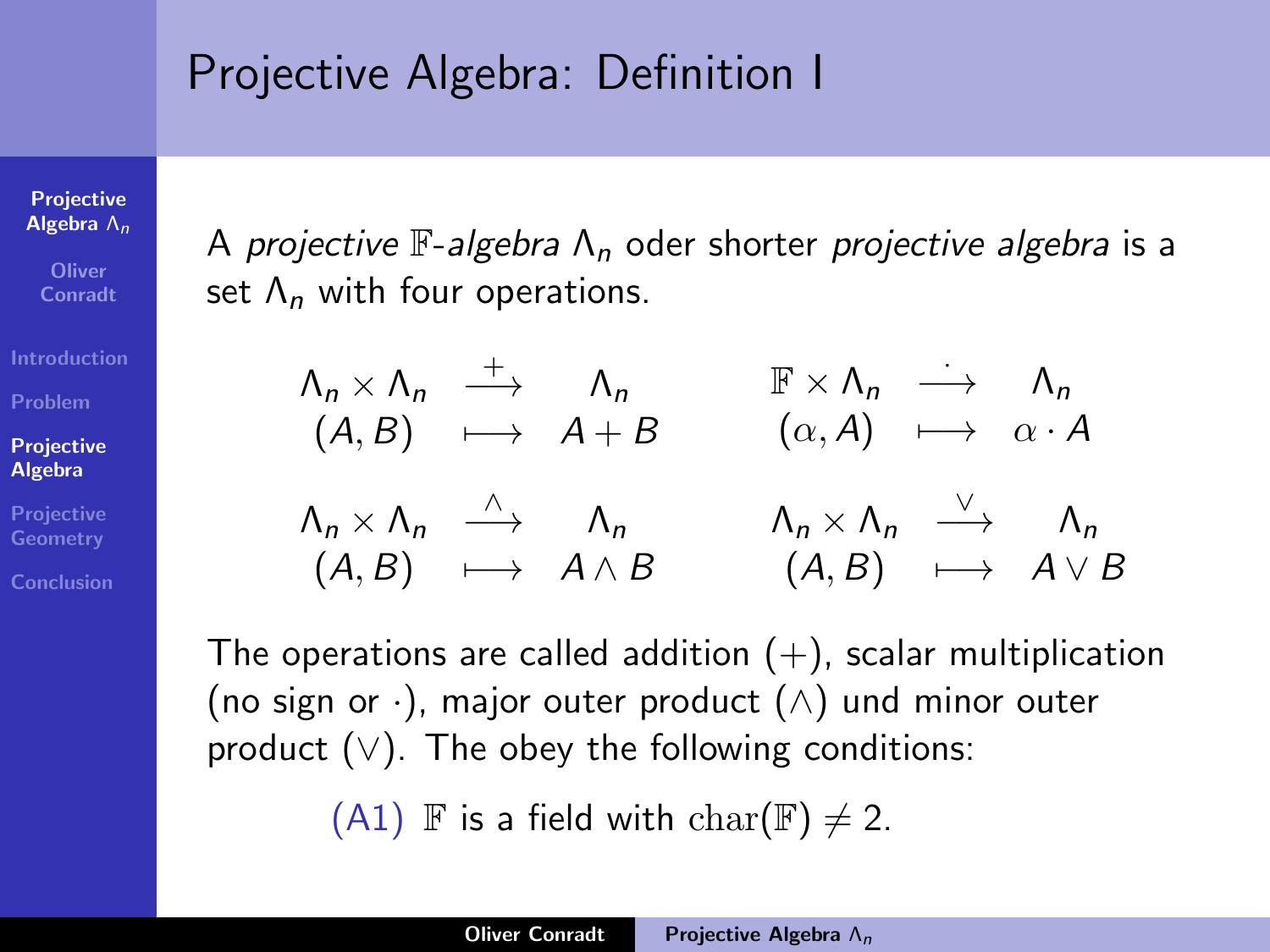# Projective Algebra: Definition II

[Projective](#page-0-0) Algebra  $\overline{\Lambda_n}$ 

**Oliver** Conradt

**[Introduction](#page-1-0)** 

[Problem](#page-6-0)

#### [Projective](#page-8-0) Algebra

[Projective](#page-28-0)

[Conclusion](#page-42-0)

(A2)  $\Lambda_n(+, \cdot)$  is a F-vector space of dimension  $2^n$ , with a complementary grading

$$
\Lambda_n(+, \cdot) = \bigoplus_{k=0}^n \Lambda_n^{k+}(+,\cdot)
$$
  
= 
$$
\bigoplus_{k=0}^n \Lambda_n^{k-}(+,\cdot), \qquad k, n \in \mathbb{N},
$$

and with the following dimensions for the subspaces,

$$
\dim\left(\Lambda_n^k(+,\cdot)\right)=\binom{n}{k},\qquad 0\leq k\leq n.
$$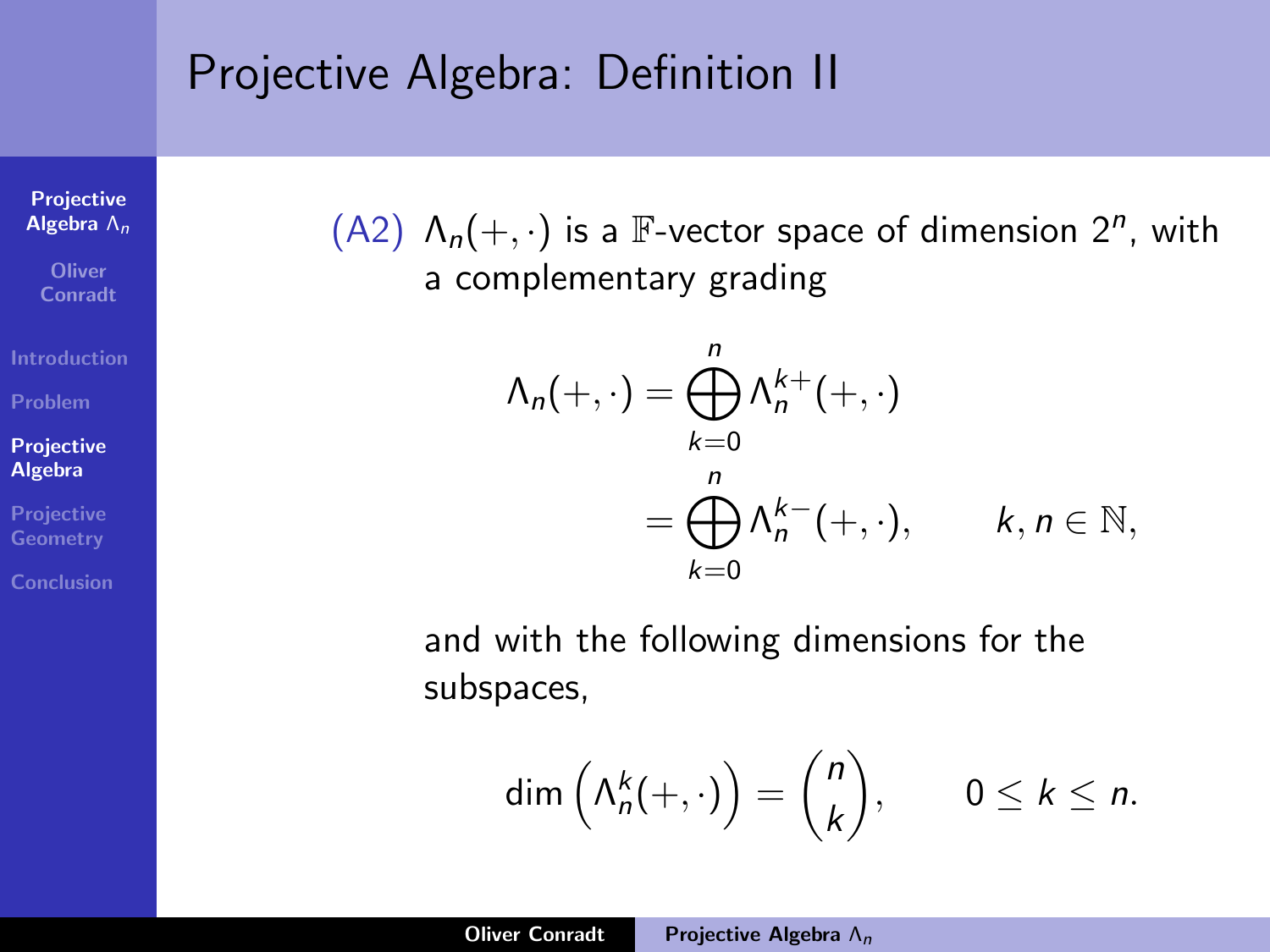# Projective Algebra: Definition III

[Projective](#page-0-0) Algebra  $\Lambda_n$ 

**Oliver** Conradt

[Introduction](#page-1-0)

[Problem](#page-6-0)

[Projective](#page-8-0) Algebra

[Projective](#page-28-0) **Geometry** 

[Conclusion](#page-42-0)

(A3)  $\Lambda_n(+, \cdot, \wedge)$  and  $\Lambda_n(+, \cdot, \vee)$  are two associative F-algebras without identity element. In addition the outer products live up to the requirements:

> All scalars  $\chi_{\overline{0}}$  are left and right zero divisors. Outer products between homogeneous multivectors add the grades.

$$
A^+_{\overline{r}} \wedge B^+_{\overline{s}} = \langle A^+_{\overline{r}} \wedge B^+_{\overline{s}} \rangle^+_{r+s} \quad r+s \leq n
$$
  

$$
A^-_{\overline{r}} \vee B^-_{\overline{s}} = \langle A^-_{\overline{r}} \vee B^-_{\overline{s}} \rangle^-_{r+s} \quad r+s \leq n
$$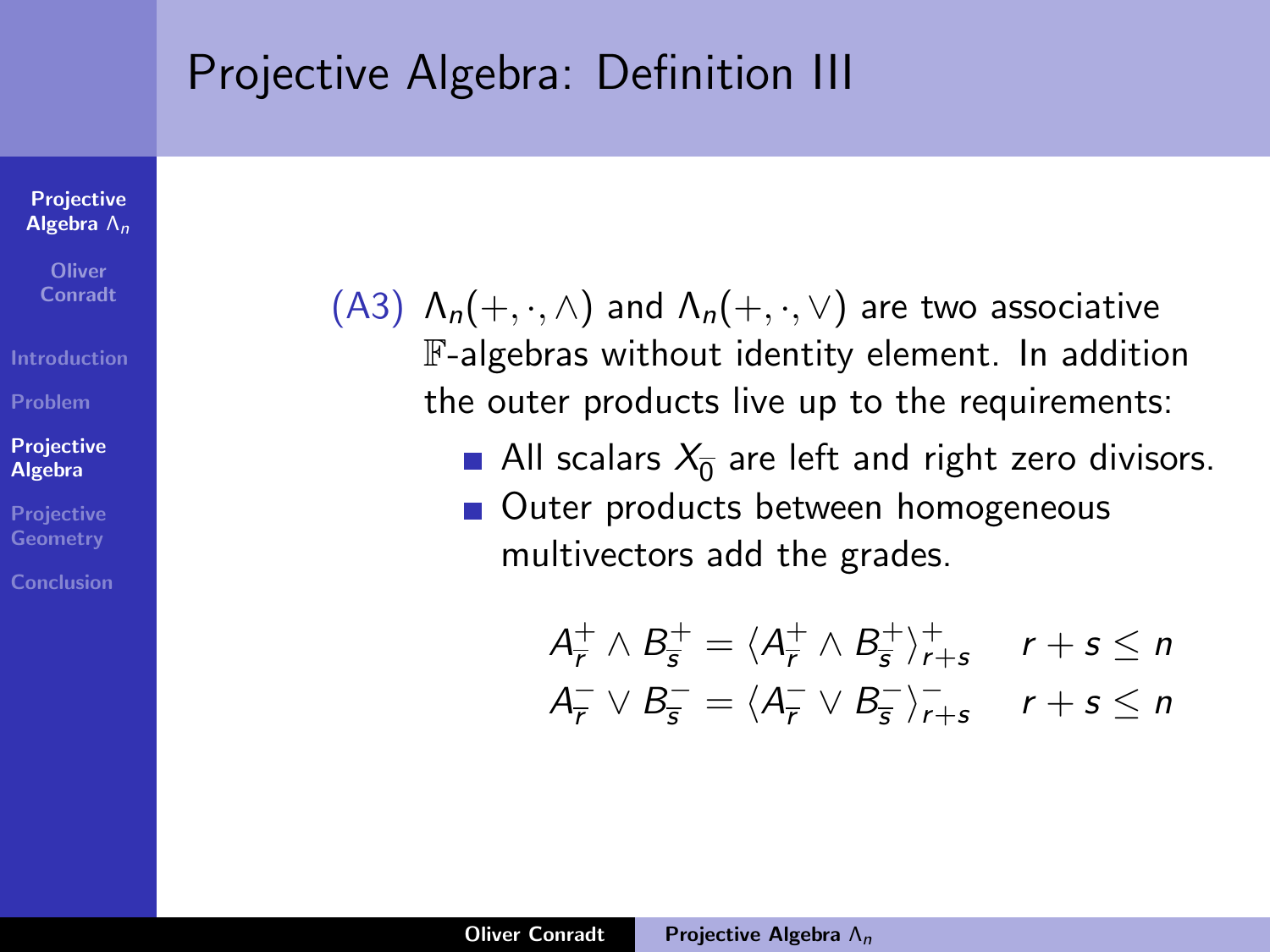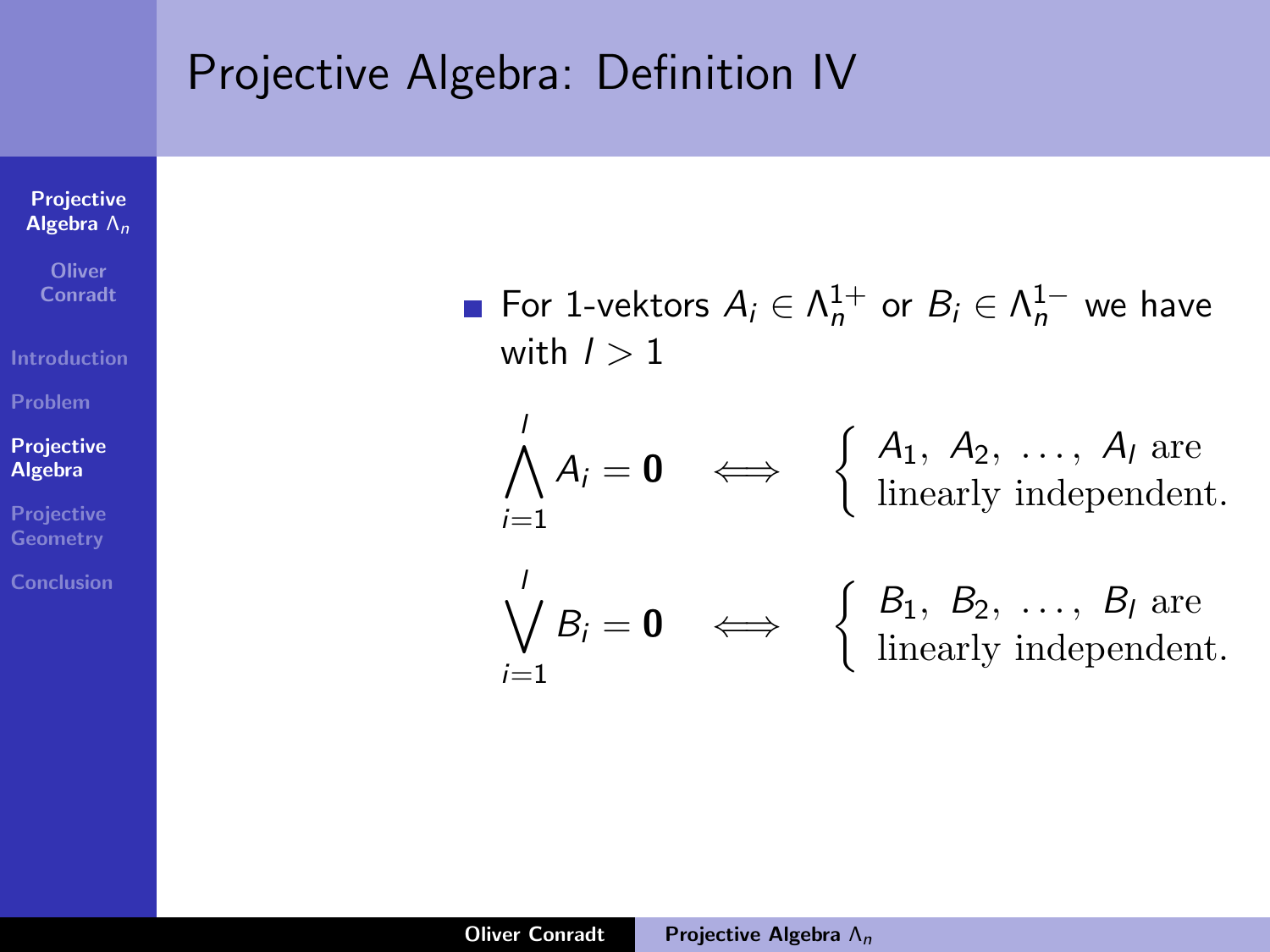# Projective Algebra: Combined Outer Products

[Projective](#page-0-0) Algebra Λn

**Oliver** Conradt

[Introduction](#page-1-0)

[Problem](#page-6-0)

#### [Projective](#page-8-0) Algebra

[Projective](#page-28-0) **Geometry** 

[Conclusion](#page-42-0)

### Definition (Combined outer product)

Any mathematical term which contains the combined outer product  $\Diamond$  can be read twice: Firstly with respect to the plus approach as major outer product  $\wedge$  and seconldy with respect to the minus approach as minor outer product  $\vee$ .

Example: The expression

$$
X_{\overline{1}} \Diamond Y_{\overline{1}} = -Y_{\overline{1}} \Diamond X_{\overline{1}} \qquad \forall X_{\overline{1}}, Y_{\overline{1}} \in \Lambda_n^1
$$

means

$$
\begin{array}{lll} X_{\overline{1}}^+ \wedge Y_{\overline{1}}^+ = -Y_{\overline{1}}^+ \wedge X_{\overline{1}}^+ & \forall \; X_{\overline{1}}^+ , Y_{\overline{1}}^+ \in \Lambda_n^{1+} \\ X_{\overline{1}}^- \vee Y_{\overline{1}}^- = -Y_{\overline{1}}^- \vee X_{\overline{1}}^- & \forall \; X_{\overline{1}}^- , Y_{\overline{1}}^- \in \Lambda_n^{1-} \end{array}
$$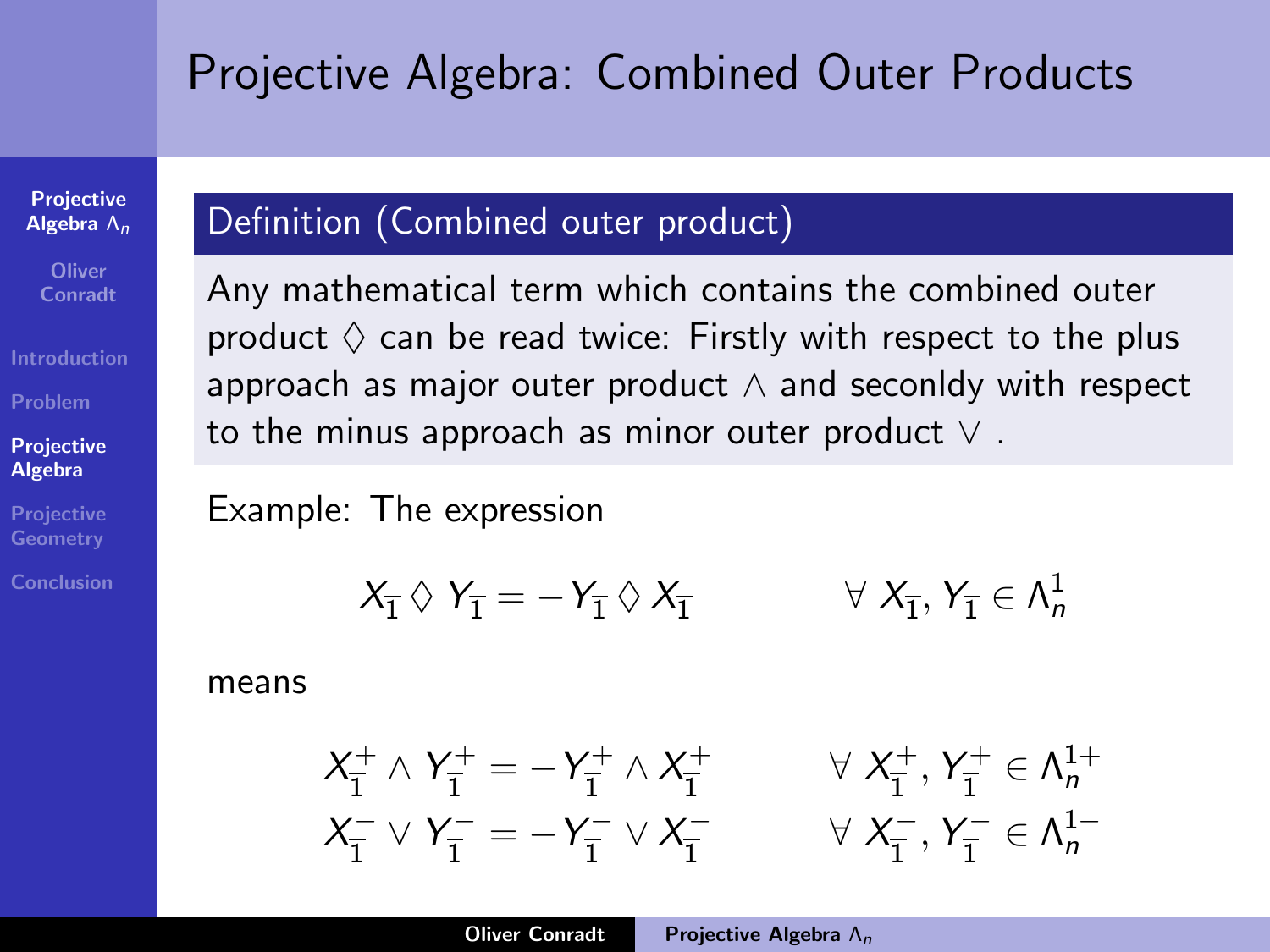# Projective Algebra against Graßmann algebra

[Projective](#page-0-0) Algebra Λn

- **Oliver** Conradt
- [Introduction](#page-1-0)
- [Problem](#page-6-0)
- [Projective](#page-8-0) Algebra
- [Projective](#page-28-0) **Geometry**
- [Conclusion](#page-42-0)
- A Graßmann algebra  $\bigwedge V$  of a vector space  $V$  with dim  $V = n$  is a associative, unital, graded and antisymmetric algebra of dimension  $2^n$ .
- **Projective algebra**  $\Lambda_n$  is a double algebra, this is why we can only check whether the plus approach  $\Lambda_n(+, \cdot, \wedge)$  or the minus approach  $\Lambda_n(+, \cdot, \vee)$  is a Graßmann algebra.
	- same properties: associative, graded, dimensions of the algebra and its subspaces, antisymmetric
	- different properties: no identity element, scalars are zero divisors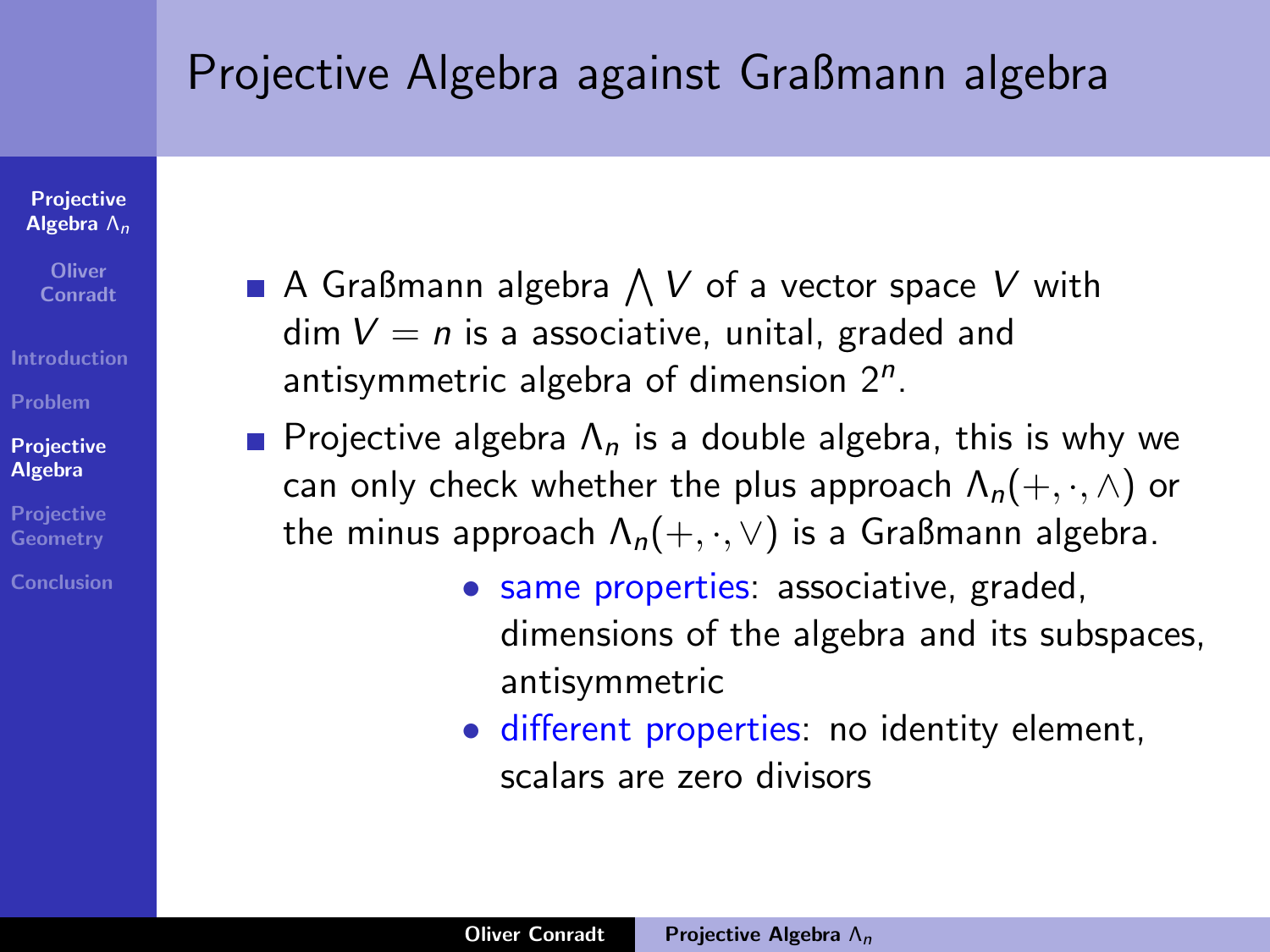## Projective Algebra: Binary Indices

**[Projective](#page-0-0)** Algebra Λn

**Oliver** Conradt

[Introduction](#page-1-0)

[Problem](#page-6-0)

#### [Projective](#page-8-0) Algebra

[Projective](#page-28-0) **Geometry** 

[Conclusion](#page-42-0)

**The State** n-digit binary numbers:

$$
\mathbf{b} \equiv b_{n-1} \dots b_1 b_0 = \left[ \sum_{k=0}^{n-1} b_k 2^k \right]_{10}, \qquad b_k \in \{0, 1\}
$$

Sum of digits:  $\mathcal{S}(\mathbf{b}):=\left\lceil \sum_{k=0}^{n-1}b_k\right\rceil$ 10

Binary complement:  $\overline{\mathbf{b}} = \overline{b_{n-1} \dots b_1 b_0} := \overline{b_{n-1} \dots b_1}$  $\mathcal{L}_{\mathcal{A}}$ with  $\overline{0} = 1$  and  $\overline{1} = 0$ .

lower left indices  $_{(l_1l_2...l_m)}$ b and upper left indices  ${}^{(l_1l_2...l_m)}$ b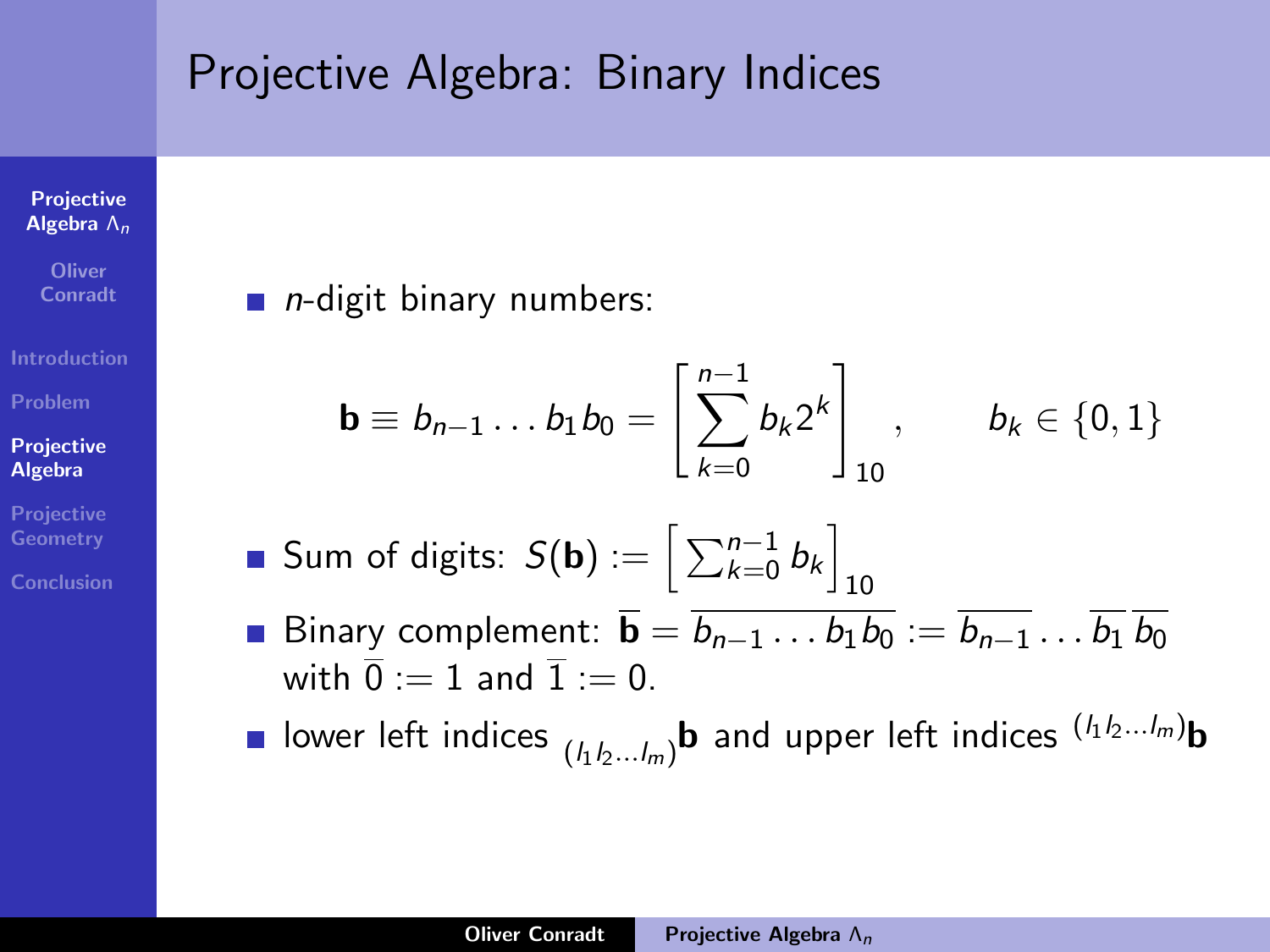|                                          | Projective Algebra: Left Indices    |                                           |                                                                                  |
|------------------------------------------|-------------------------------------|-------------------------------------------|----------------------------------------------------------------------------------|
| <b>Projective</b><br>Algebra $\Lambda_n$ | Example: $b = [01011]_2$            |                                           | Definition $^{(l_1l_2l_m)}\mathbf{b} := \overline{\binom{l_1l_2l_m}{l_1l_2l_m}}$ |
| <b>Oliver</b><br><b>Conradt</b>          | $S(b) = 3$                          |                                           | $S(\overline{\mathbf{b}})=2$                                                     |
| <b>Introduction</b>                      | $b = 01011$                         |                                           | $\overline{\mathbf{b}}=10100$                                                    |
| Problem<br><b>Projective</b>             | $_{1}$ <b>b</b> = 00001             | $11b = 11110$                             | $\overline{ab} = 00100$                                                          |
| <b>Algebra</b>                           | $_{2}$ <b>b</b> = 00010             | $^{2}$ <b>b</b> = 11101                   | $\overline{\mathbf{b}} = 10000$                                                  |
| <b>Projective</b><br><b>Geometry</b>     | $_{3}$ <b>b</b> = 01000             | $3b = 10111$                              | $\overline{(\overline{b})} = 10100 = \overline{b}$                               |
| <b>Conclusion</b>                        | $(12)$ <b>b</b> = 00011             | $(12)$ <b>b</b> = 11100                   |                                                                                  |
|                                          | $(13)$ <b>b</b> = 01001             | $(13)$ <b>b</b> = 10110                   | $^{1}$ <b>b</b> = 11011                                                          |
|                                          | $(23)$ <b>b</b> = 01010             | $(23)$ <b>b</b> = 10101                   | $^{2}\bar{b} = 01111$                                                            |
|                                          | $(123)$ <b>b</b> = 01011 = <b>b</b> | $(123)$ <b>b</b> = 10100 = $\overline{b}$ | $(12)\bar{b} = 01011 = b$                                                        |

 $\overline{C}$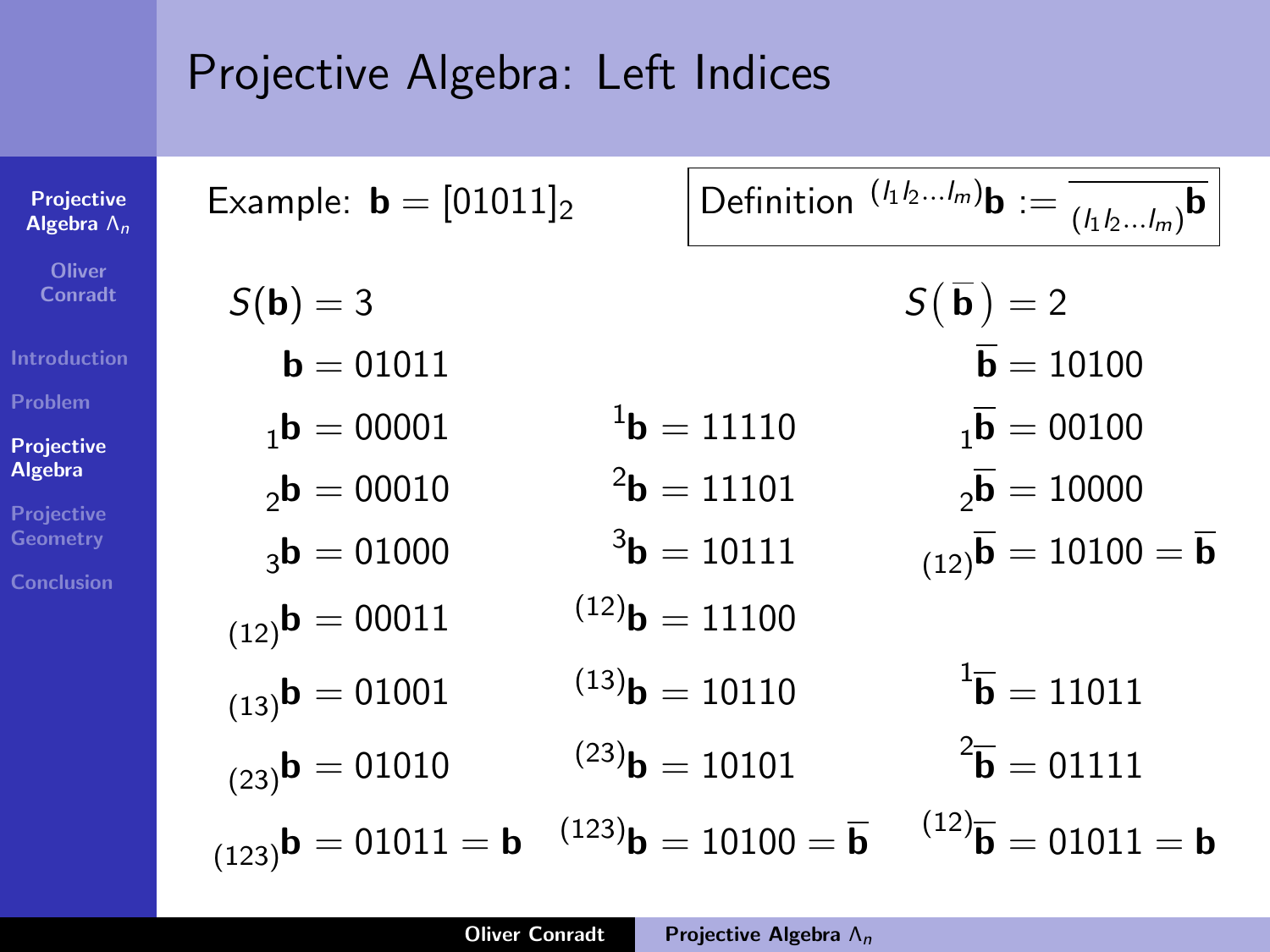# Projective Algebra: Binary Indices for *m* Elements

[Projective](#page-0-0) Algebra  $\overline{\Lambda_n}$ 

**Oliver** Conradt

**[Introduction](#page-1-0)** 

[Problem](#page-6-0)

#### [Projective](#page-8-0) Algebra

[Projective](#page-28-0) **Geometry** 

[Conclusion](#page-42-0)

### Theorem

Let V be a vector space,  $A_i \in V$ ,  $i \in \{1, \ldots, m\}$  and **b** a binary variable with m digits. Then we can label the m elements A<sup>i</sup> with

$$
V \ni A_{\mathbf{b}}, \qquad S(\mathbf{b}) = 1.
$$

### Proof.

With 
$$
\mathbf{b}_i = \left[2^{i-1}\right]_{10}
$$
 we get  $S(\mathbf{b}_i) = 1$  and

$$
A_i = A_{\mathbf{b}_i}, \qquad 1 \leq i \leq m.
$$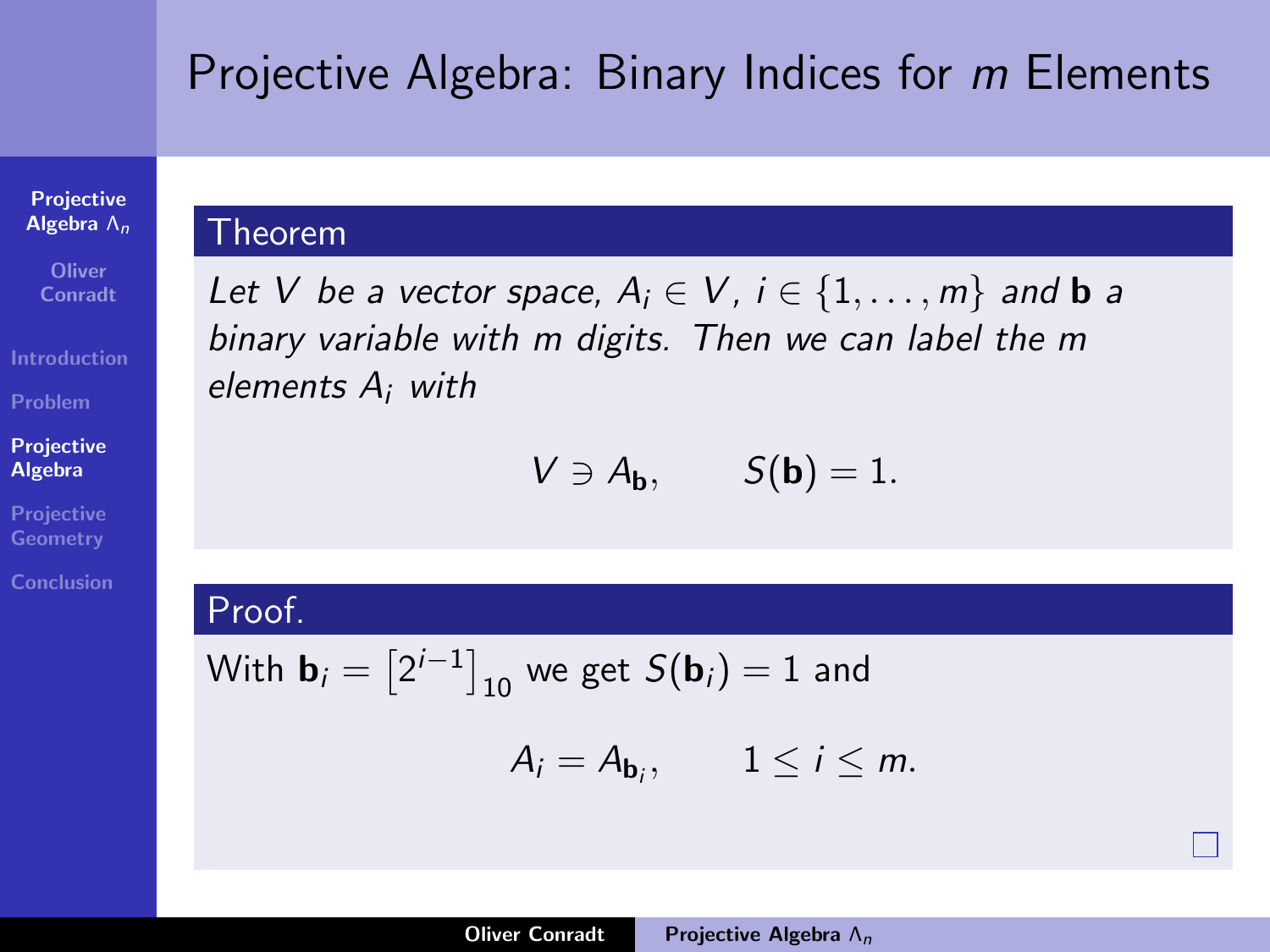## Projective Algebra: Basis

#### [Projective](#page-0-0) Algebra Λn

**Oliver** Conradt

[Introduction](#page-1-0)

[Problem](#page-6-0)

#### [Projective](#page-8-0) Algebra

[Projective](#page-28-0) **Geometry** 

[Conclusion](#page-42-0)

### Definition (Basis of projective algebra in the plus approach)

Let **b** be a binary variable with *n* digits,  ${P_b}$  with  $S(b) = 1$  a set of  $n$  basis 1-vectors from  $\Lambda_n^{1+}$  and  $1^+ \in \Lambda_n^{0+} \setminus \{\bold{0}\}$  a vector of grade 0. Then the homogeneous multivectors

$$
P_{\mathbf{b}} = \begin{cases} 1^+, & S(\mathbf{b}) = 0, \\ \begin{array}{c} S(\mathbf{b}) \\ \bigwedge_{l=1}^K P_{j\mathbf{b}}, & 0 < S(\mathbf{b}) \leq n, \end{array} \end{cases}
$$

form a basis for the  $2^n$ -dimensional vector space of projective algebra  $\Lambda_n$ .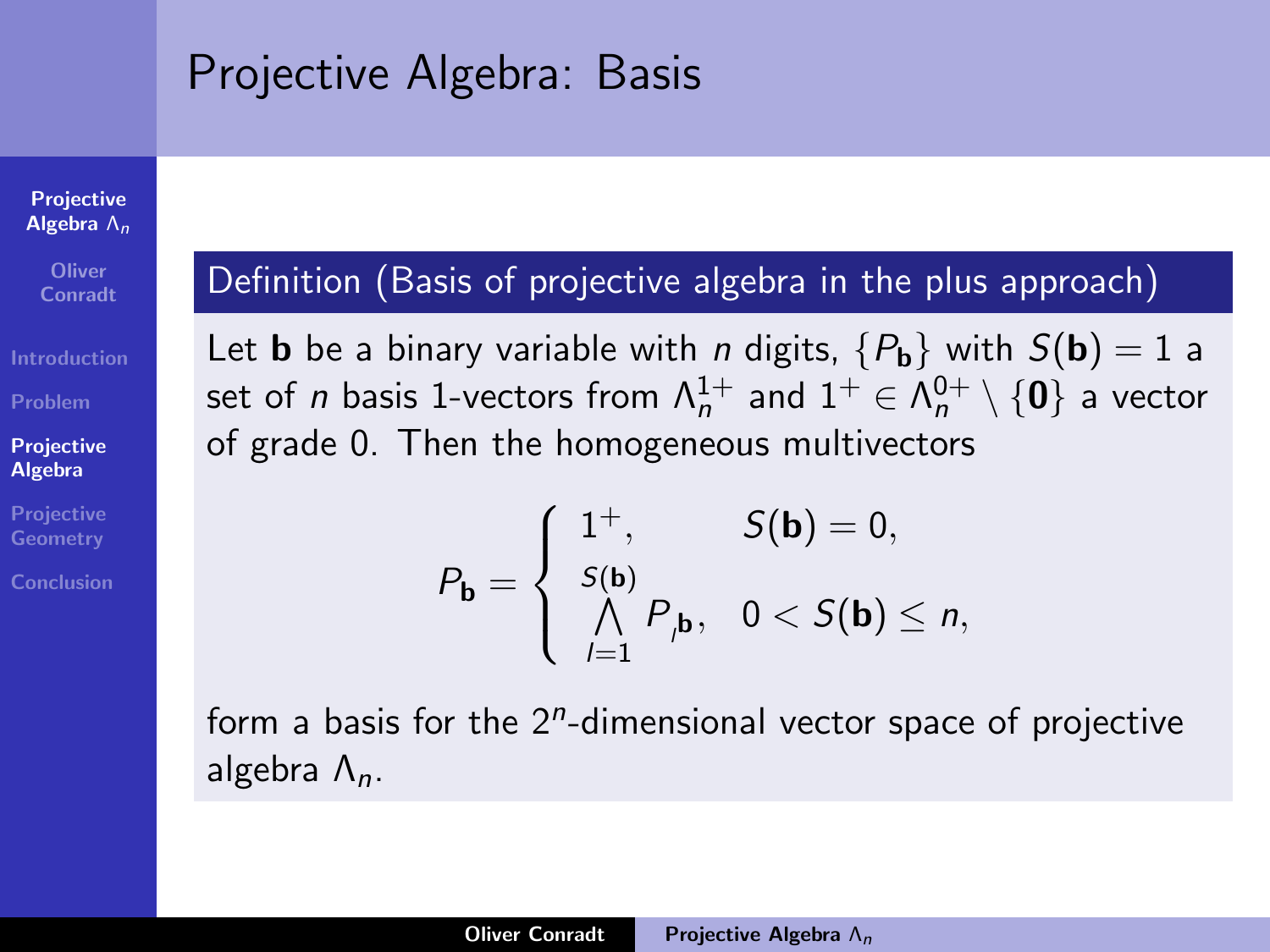# Projective Algebra: Basis

[Projective](#page-0-0) Algebra Λn

**Oliver** Conradt

**[Introduction](#page-1-0)** 

[Problem](#page-6-0)

#### [Projective](#page-8-0) Algebra

[Projective](#page-28-0) **Geometry** 

[Conclusion](#page-42-0)

### Definition (Basis of projective algebra in the minus approach)

Let **b** be a binary variable with *n* digits,  ${E_{\bf{b}}}$  with  $S({\bf{b}}) = 1$  a set of  $n$  basis 1-vectors from  $\Lambda_n^{1-}$  and  $1^- \in \Lambda_n^{0-} \setminus \{\bold{0}\}$  a vector of grade 0. Then the homogeneous multivectors

$$
E_{\mathbf{b}} = \left\{ \begin{array}{ll} 1^{-}, & S(\mathbf{b}) = 0, \\ S(\mathbf{b}) & \bigvee_{l=1}^{S(\mathbf{b})} E_{j\mathbf{b}}, & 0 < S(\mathbf{b}) \leq n, \end{array} \right.
$$

form a basis for the  $2^n$ -dimensional vector space of projective algebra  $\Lambda_n$ .

Notation for the basis, if the expression is true in both approaches:  ${B_{\bf b}}$ , i.e.  ${B_{\bf b}^+}$  $\{P_{\mathbf{b}}^{+}\} = \{P_{\mathbf{b}}\}$  and  $\{B_{\mathbf{b}}^{-}\}$  $\{E_{\mathbf{b}}\} = \{E_{\mathbf{b}}\}.$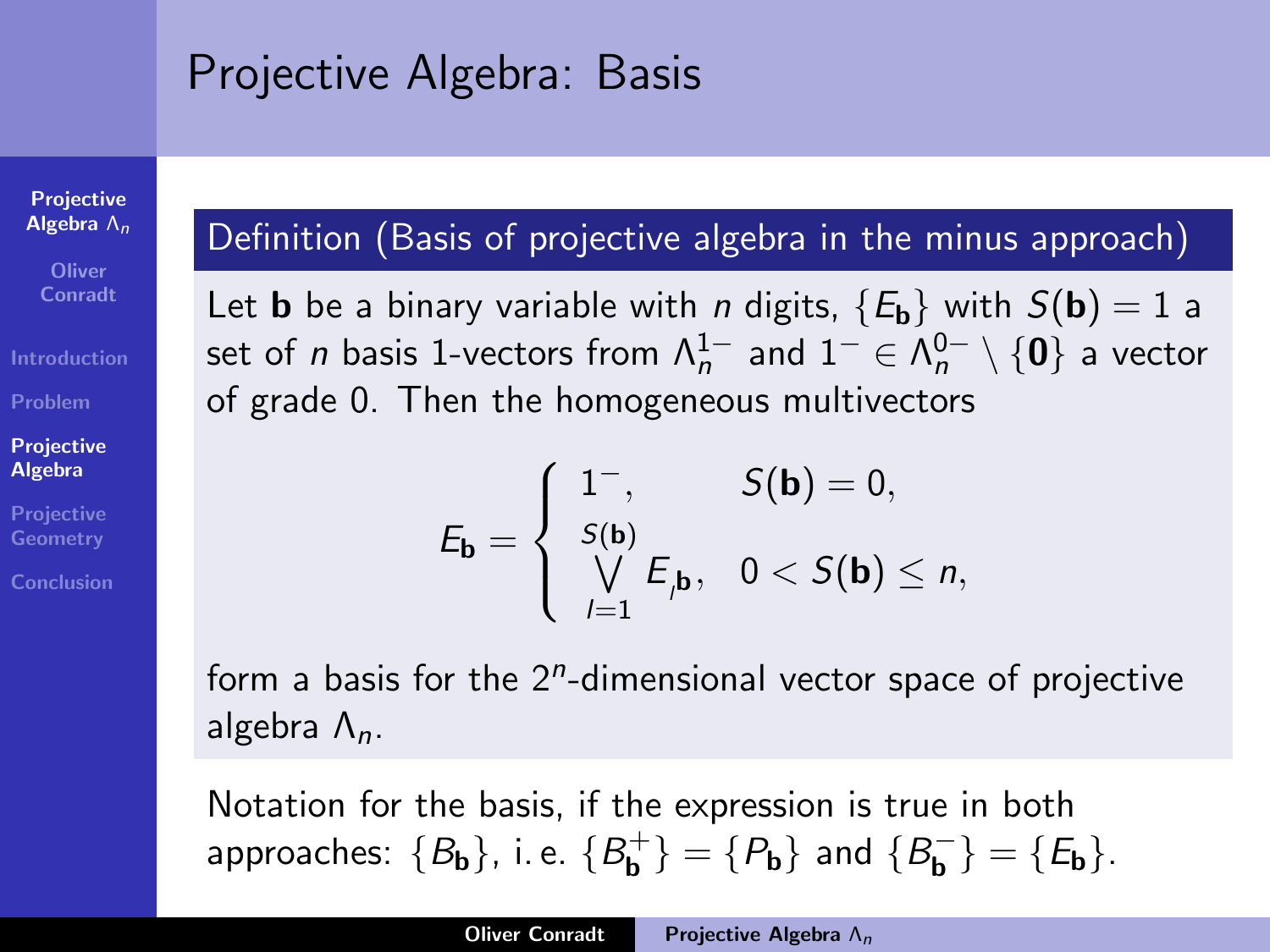# Projective Algebra: Transformation of the Basis

**[Projective](#page-0-0) Algebra**  $Λ_n$ 

> **Oliver** Conradt

[Introduction](#page-1-0)

[Projective](#page-8-0) Algebra

[Projective](#page-28-0)

[Conclusion](#page-42-0)

For the basis transformations

$$
E_{\mathbf{b}} = \sum_{S(\mathbf{c})=n-k} \zeta_{\mathbf{b}\mathbf{c}} P_{\mathbf{c}}, \qquad 0 \le S(\mathbf{b}) = k \le n,
$$
  

$$
P_{\mathbf{b}} = \sum_{S(\mathbf{c})=n-k} \zeta_{\mathbf{b}\mathbf{c}}^{-1} E_{\mathbf{c}},
$$

we get with 
$$
S(\mathbf{b}) = S(\mathbf{d}) = k
$$

$$
\sum_{S(\mathbf{c})=n-k} \zeta_{\mathbf{b}\mathbf{c}} \zeta_{\mathbf{c}\mathbf{d}}^{-1} = \sum_{S(\mathbf{c})=n-k} \zeta_{\mathbf{b}\mathbf{c}}^{-1} \zeta_{\mathbf{c}\mathbf{d}} = \delta_{\mathbf{b}\mathbf{d}}
$$

where  $\delta_{\bf bd}$  is the Kronecker-delta-symbol,

$$
\delta_{\text{bd}}:=\left\{\begin{array}{ll} 1, \quad & \text{b}=\text{d},\\ 0, \quad & \text{b}\neq \text{d}. \end{array}\right.
$$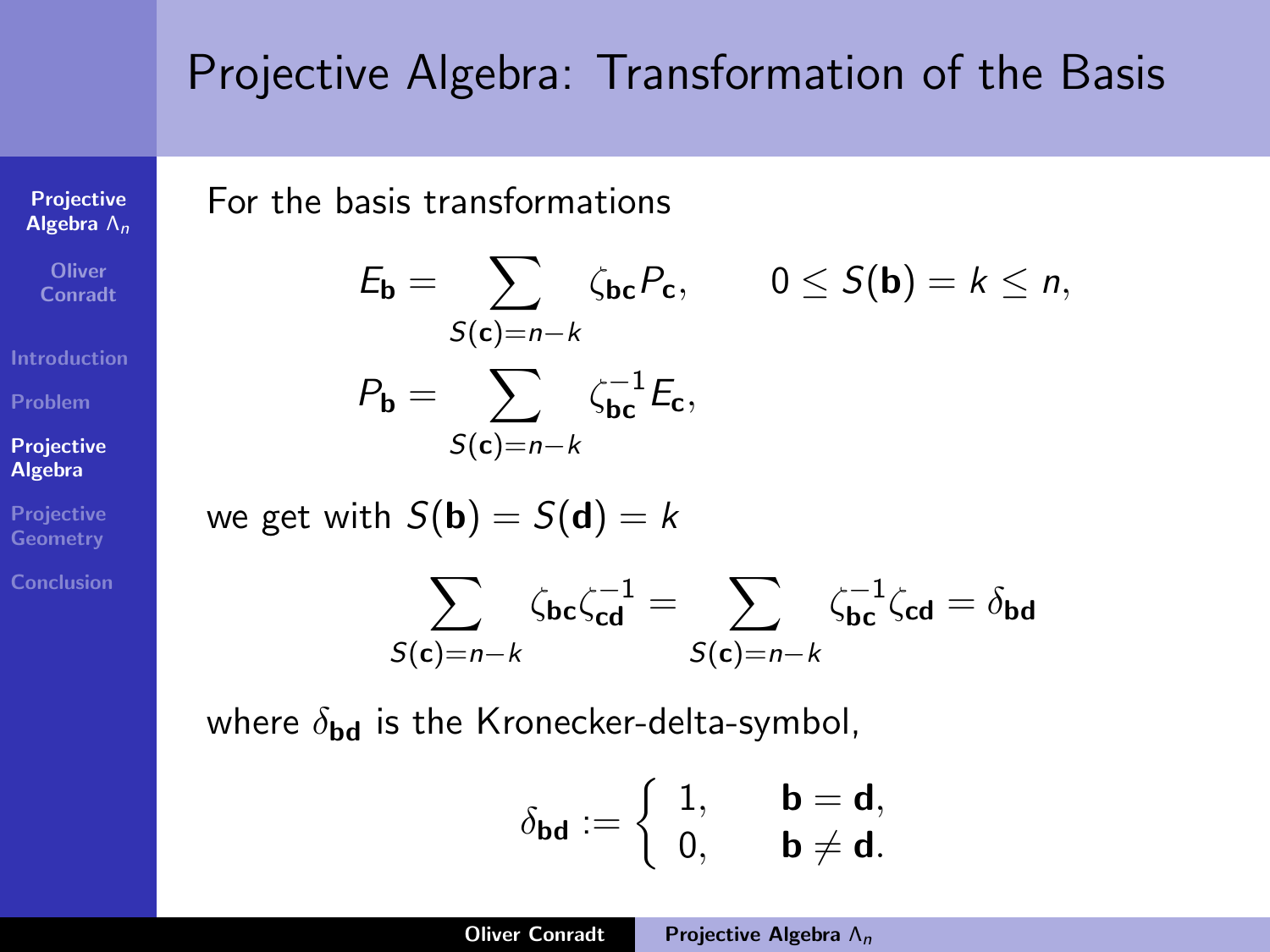# Projective Algebra: Coefficients  $\alpha_{bc}$

**[Projective](#page-0-0) Algebra**  $Λ_n$ 

**Oliver** Conradt

[Introduction](#page-1-0)

[Projective](#page-8-0) Algebra

[Projective](#page-28-0)

[Conclusion](#page-42-0)

### Let **b**, **c**, **d** and **e** be binary n-digit numbers with  $d = b$  AND **c** and  $e = h$  XOR c. Then we have

$$
B_{\mathbf{b}} \lozenge B_{\mathbf{c}} = \left\{ \begin{array}{ll} \alpha_{\mathbf{b}\mathbf{c}} B_{\mathbf{e}} & S(\mathbf{d}) = 0 \\ \mathbf{0} & S(\mathbf{d}) \neq 0 \end{array} \right.
$$

where

Theorem

$$
\alpha_{\text{bc}} = (-1)^{\sum_{l=1}^{n-1} b_l \sum_{m=0}^{l-1} c_m} = (-1)^{\sum_{l=0}^{n-2} c_l \sum_{m=l+1}^{n-1} b_m}.
$$

$$
\alpha_{\mathbf{bc}}\alpha_{\mathbf{cb}} = (-1)^{S(\mathbf{b})S(\mathbf{c})} \quad \text{for} \quad S(\mathbf{b} \text{ AND } \mathbf{c}) = 0,
$$
  

$$
X_{\overline{r}} \diamondsuit Y_{\overline{s}} = (-1)^{rs} \cdot Y_{\overline{s}} \diamondsuit X_{\overline{r}}.
$$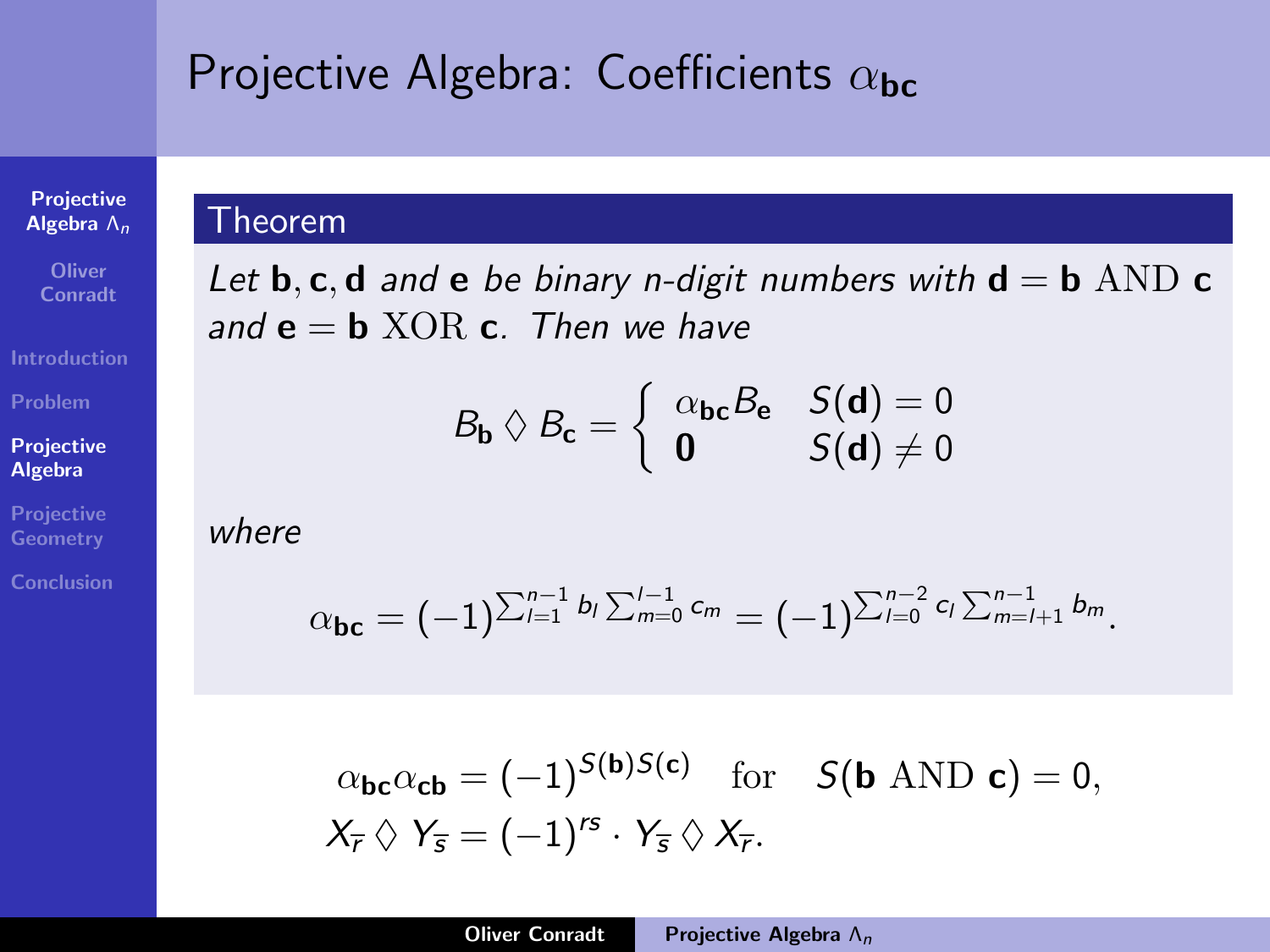## Projective Algebra: Harmonic Model

[Projective](#page-0-0) Algebra  $\overline{\Lambda_n}$ 

**Oliver** Conradt

**[Introduction](#page-1-0)** 

[Problem](#page-6-0)

#### [Projective](#page-8-0) Algebra

[Projective](#page-28-0) **Geometry** 

[Conclusion](#page-42-0)

The harmonic model of the projective Algebra  $\Lambda_n$  is given by

$$
E_{\mathbf{b}} = \alpha_{\mathbf{b}\overline{\mathbf{b}}} P_{\overline{\mathbf{b}}}, \qquad 0 \le S(\mathbf{b}) \le n,
$$
  

$$
P_{\mathbf{b}} = \alpha_{\overline{\mathbf{b}}\mathbf{b}} E_{\overline{\mathbf{b}}},
$$

with

$$
\alpha_{\mathbf{b}\overline{\mathbf{b}}} = (-1)^{\sum_{l=0}^{n-2} \overline{b}_l \sum_{m=l+1}^{n-1} b_m} = (-1)^{\sum_{l=1}^{n-1} b_l \sum_{m=0}^{l-1} \overline{b}_m},
$$
  

$$
\alpha_{\overline{\mathbf{b}}\mathbf{b}} = (-1)^{k(n-k)} \alpha_{\mathbf{b}\overline{\mathbf{b}}}.
$$

We then get with  $X_{\overline{k}}^+$  $K^+_{\overline{k}} = \sum_{\mathcal{S}(\textbf{b})=k} \mu_{\textbf{b}} P_{\textbf{b}}$ ,  $Y^-_{\overline{k}}$  $\frac{\sqrt{-}}{k} = \sum_{\mathcal{S}(\mathbf{b})=k} \nu_{\mathbf{b}} E_{\mathbf{b}}$ and  $0 < k < n$ 

$$
X_{\overline{k}}^+ \wedge Y_{\overline{k}}^- = \left[ \sum_{S(\mathbf{b})=k} \mu_{\mathbf{b}} \nu_{\mathbf{b}} \right] I^+, \quad X_{\overline{k}}^+ \vee Y_{\overline{k}}^- = \left[ \sum_{S(\mathbf{b})=k} \mu_{\mathbf{b}} \nu_{\mathbf{b}} \right] I^-.
$$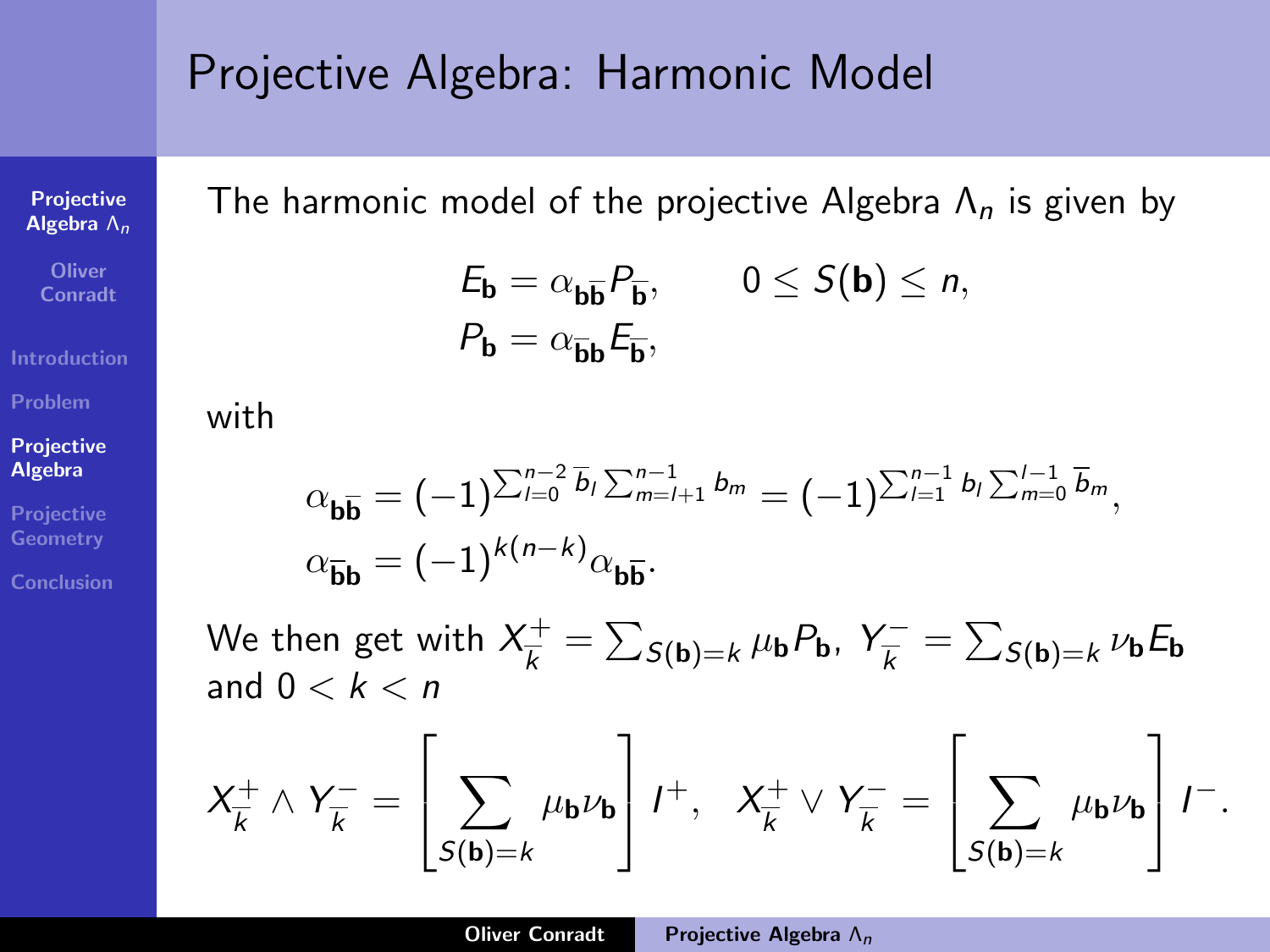# Projective Algebra: Transition to Double GCA

[Projective](#page-0-0) Algebra  $\overline{\Lambda_n}$ 

**Oliver** Conradt

**[Introduction](#page-1-0)** 

#### [Projective](#page-8-0) Algebra

[Projective](#page-28-0) **Geometry** 

[Conclusion](#page-42-0)

Define two symmetric bilinear forms, one in the plus, the other in the minus approach of projective algebra  $\Lambda_n$ .

$$
B: \quad \Lambda_n^1 \otimes \Lambda_n^1 \quad \longrightarrow \quad \Lambda_n^0 \qquad (X \, , \, Y \, ) \quad \longmapsto \quad B(X,Y) = B(Y,X)
$$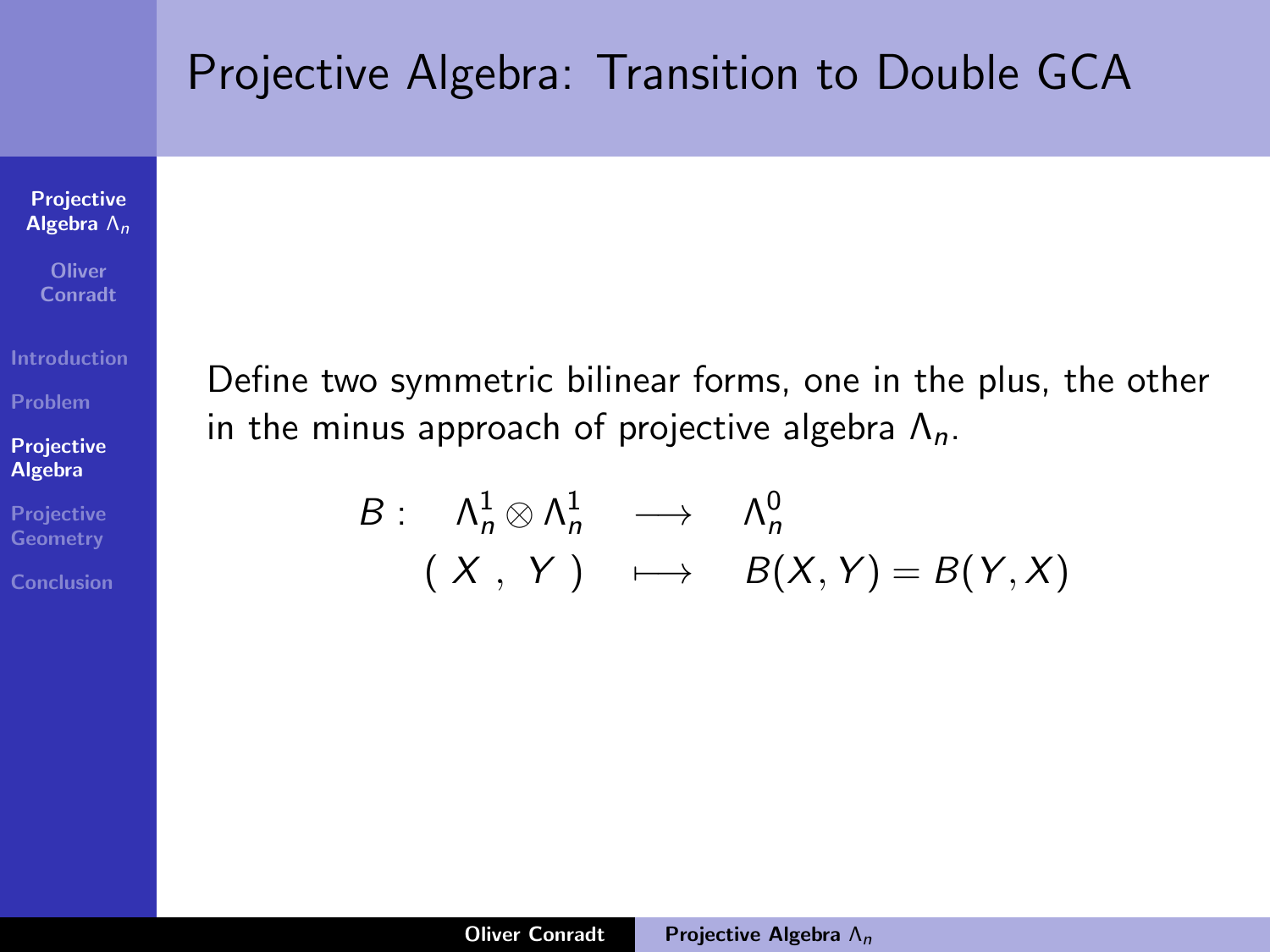# Projective Algebra: Transition to Double GCA

[Projective](#page-0-0) Algebra Λn

**Oliver** Conradt

[Introduction](#page-1-0)

[Problem](#page-6-0)

**[Projective](#page-8-0)** Algebra

[Projective](#page-28-0)

[Conclusion](#page-42-0)

### Definition (Geometric products)

Let  $\Lambda_n$  be a projective  $\mathbb{F}\text{-algebra}$  and  $B^+/B^-$  a symmetric bilinear form in the plus/minus approach. We call the operations

$$
\begin{array}{ccccccc}\n\Lambda_n \times \Lambda_n & \longrightarrow & \Lambda_n & & \Lambda_n \times \Lambda_n & \stackrel{*}{\longrightarrow} & \Lambda_n \\
(A, B) & \longmapsto & AB & & (A, B) & \longmapsto & A * B\n\end{array}
$$

major geometric product (no sign) and minor geometric product  $(*)$ . They obey the following conditions:

- **The geometric products are associative and distributive.**
- For all scalars  $X_{\overline{0}}$  the geometric product is the same as the scalar multiplication.
- Contraction rule for all 1-vectors.
- For an orthogonal system  $\mathcal{S} = \{X_1, X_2, \ldots, X_m\} \subset \Lambda_n^1$  the geometric and outer products are the same.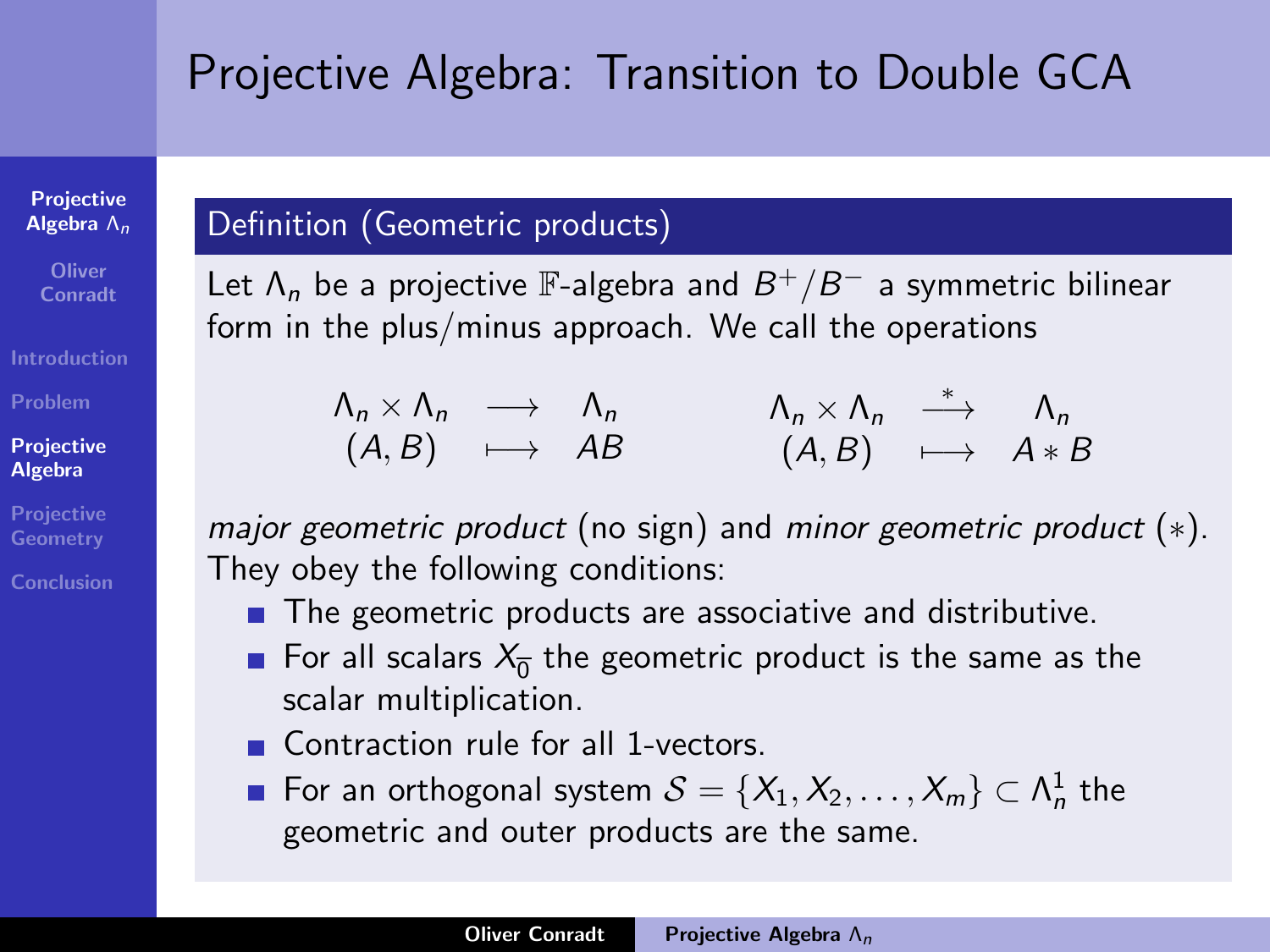# Projective Algebra: Transition to Double GCA

#### [Projective](#page-0-0) Algebra Λn

Contraction rule:

 $X_l = \bigwedge^m$ 

 $X_l = \bigvee^m$ 

 $l=1$ 

 $l=1$ 

**Oliver** Conradt

[Problem](#page-6-0)

#### [Projective](#page-8-0) Algebra

[Projective](#page-28-0) **Geometry** 

[Conclusion](#page-42-0)

 $\prod^m$ 

 $l=1$ 

 $\overset{m}{\star}_{l=1}$ 

$$
X_{\overline{1}}^{+}X_{\overline{1}}^{+} = B^{+}(X_{\overline{1}}^{+}, X_{\overline{1}}^{+}) \in \Lambda_{n}^{0+} \qquad \forall \ X_{\overline{1}}^{+} \in \Lambda_{n}^{1+}(+,\cdot)
$$
  

$$
X_{\overline{1}}^{-} * X_{\overline{1}}^{-} = B^{-}(X_{\overline{1}}^{-}, X_{\overline{1}}^{-}) \in \Lambda_{n}^{0-} \qquad \forall \ X_{\overline{1}}^{-} \in \Lambda_{n}^{1-}(+,\cdot)
$$

Orthogonal system  $S = \{X_1, X_2, \ldots, X_m\} \subset \Lambda_n^1$ :

 $X_l \iff \left\{ \begin{array}{l} \mathcal{S}^+ \text{ is a orthogonal system with} \\ \text{respect to the bilinear form } \mathcal{B}^+ \end{array} \right.$ respect to the bilinear form  $B^+$ .

 $X_l \iff \left\{ \begin{array}{l} \mathcal{S}^- \text{ is a orthogonal system with} \\ \text{compact to the bilinear form } \mathcal{B}^- \end{array} \right.$ respect to the bilinear form  $B^-$ .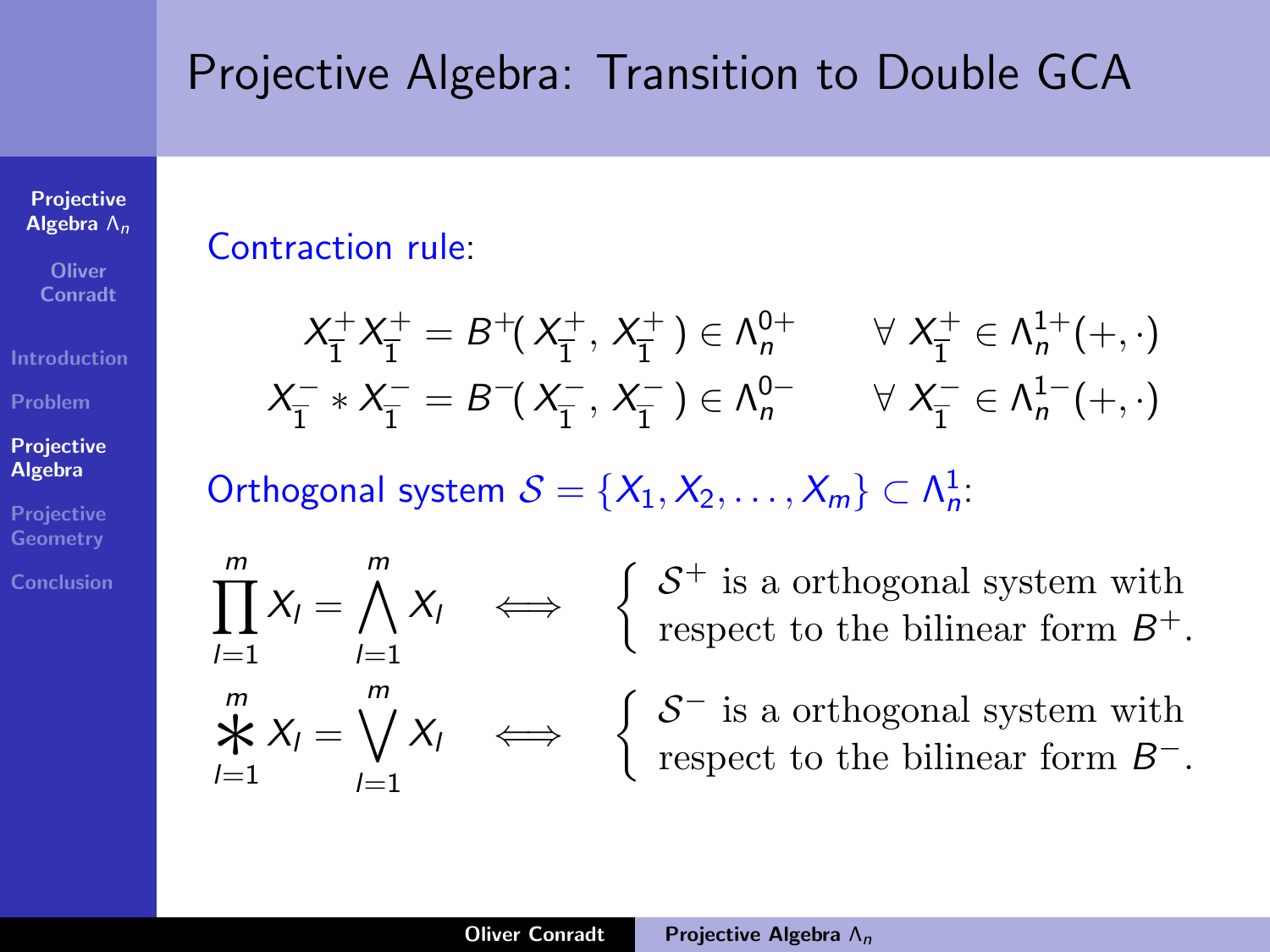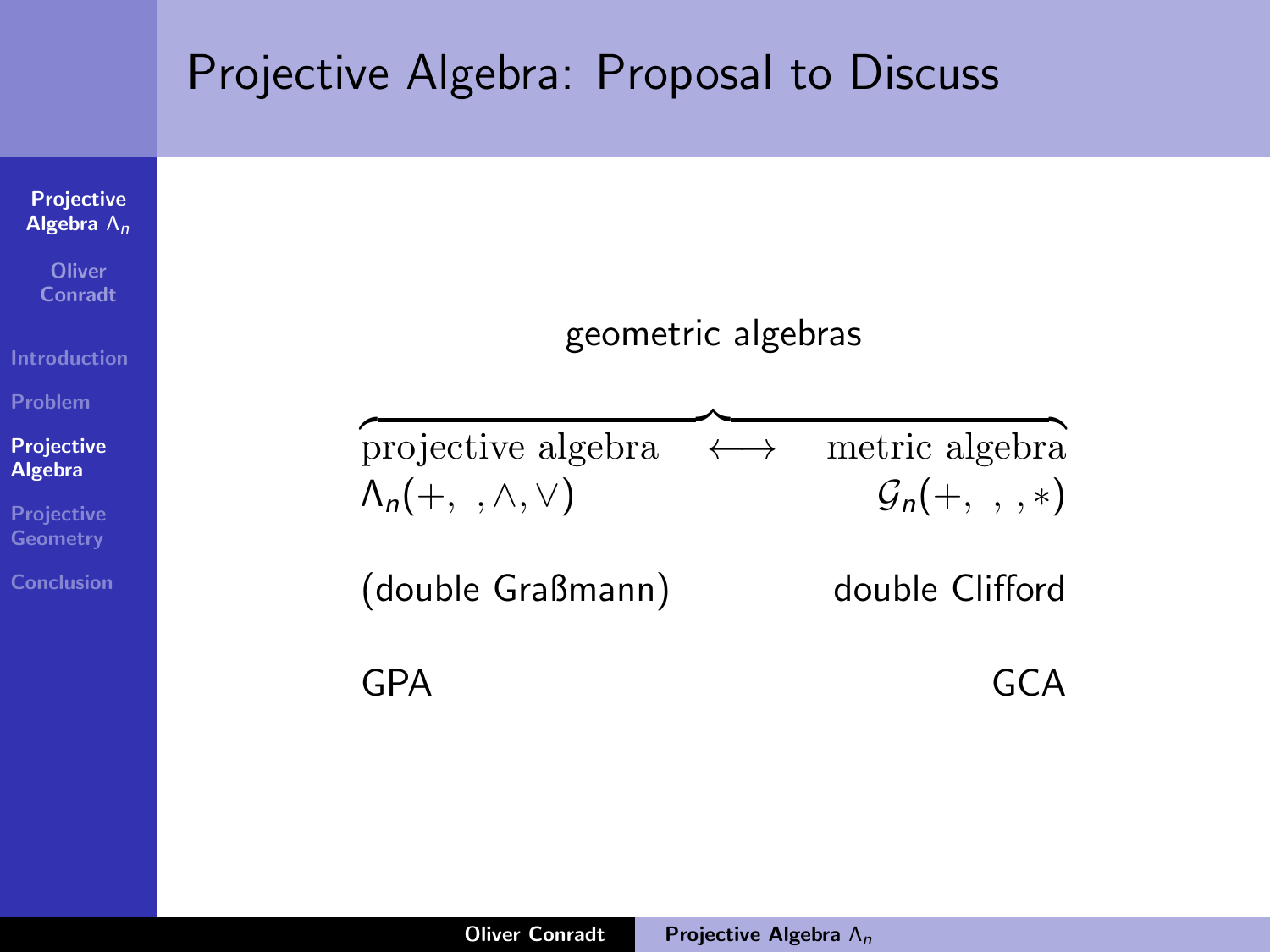# <span id="page-28-0"></span>Projective Geometry: Equivalence Relation

#### **[Projective](#page-0-0)** Algebra Λn

**Oliver** Conradt

**[Introduction](#page-1-0)** 

[Problem](#page-6-0)

[Projective](#page-8-0) Algebra

[Projective](#page-28-0) **Geometry** 

[Conclusion](#page-42-0)

### Definition (Equivalence relation)

Two multivectors A and B of the projective F-algebra  $\Lambda_n$  are called equivalent, if and only if  $A$  and  $B$  differ in the number  $\xi \in \mathbb{F} \setminus \{0\},\$ 

$$
A \simeq B \quad : \Longleftrightarrow \quad A = \xi B.
$$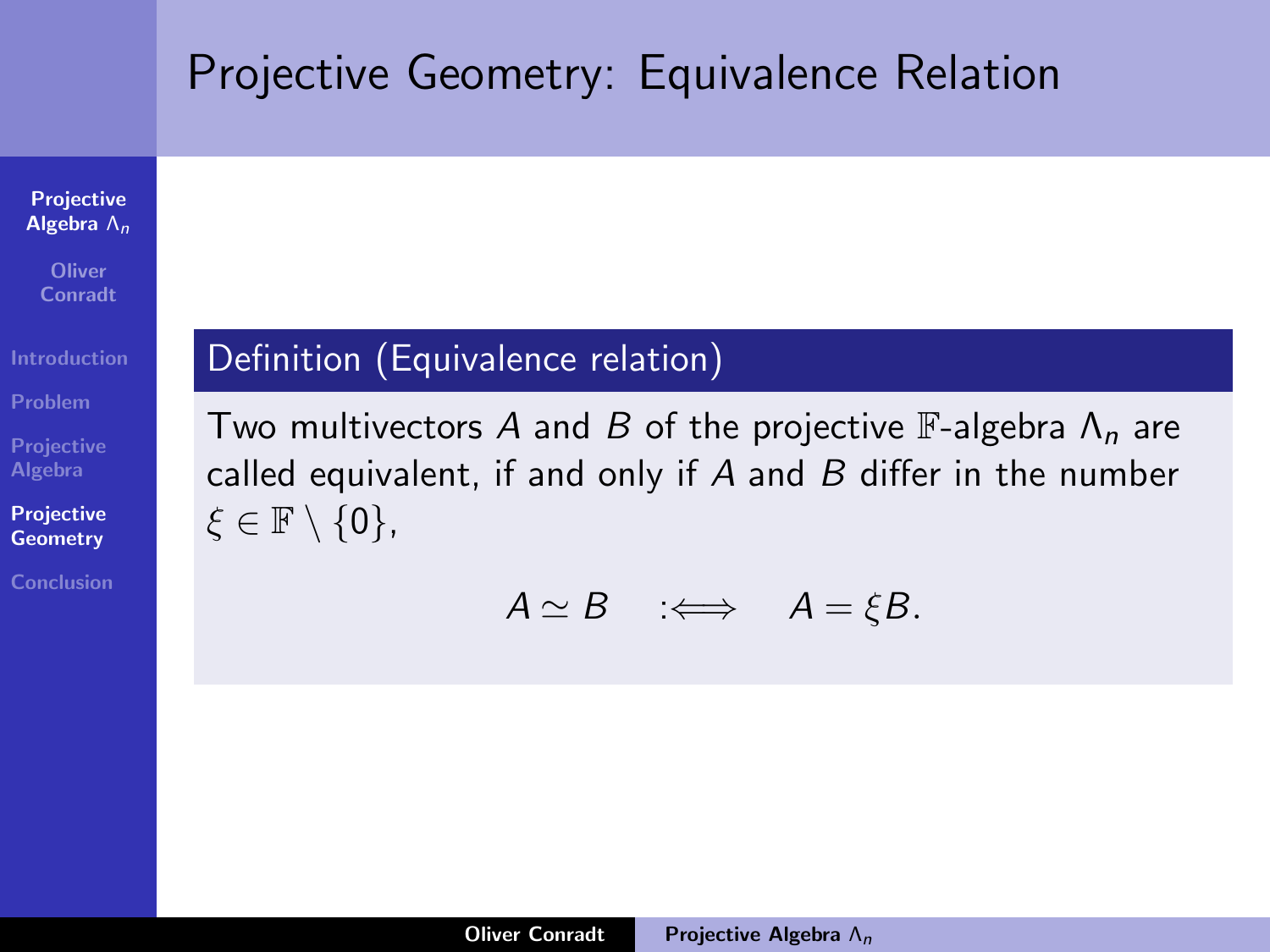# Projective Geometry: Axioms I

**[Projective](#page-0-0)** Algebra Λn

**Oliver** Conradt

**[Introduction](#page-1-0)** 

[Problem](#page-6-0)

[Projective](#page-8-0) Algebra

[Projective](#page-28-0) **Geometry** 

[Conclusion](#page-42-0)

Let  $\Lambda_n(+, \cdot, \wedge, \vee)$  be a projective F-algebra. The projective geometry of dimension  $2^n$  is determined by the following axioms:

(A1) Elements of projective geometry.

- a) There are  $n+1$  different types of basic elements. Each type is represented by the homogeneous multivectors  $X_{\bar{\nu}}$  of one of the der  $n+1$  different vector subspaces  $\Lambda_n^k$ .
- b) A multivector M of the vector space  $\Lambda_n(+,.)$ represents an element, i. e. in general of each type of basic element exactly one.

$$
M=\sum_{k=0}^n \langle M\rangle_k.
$$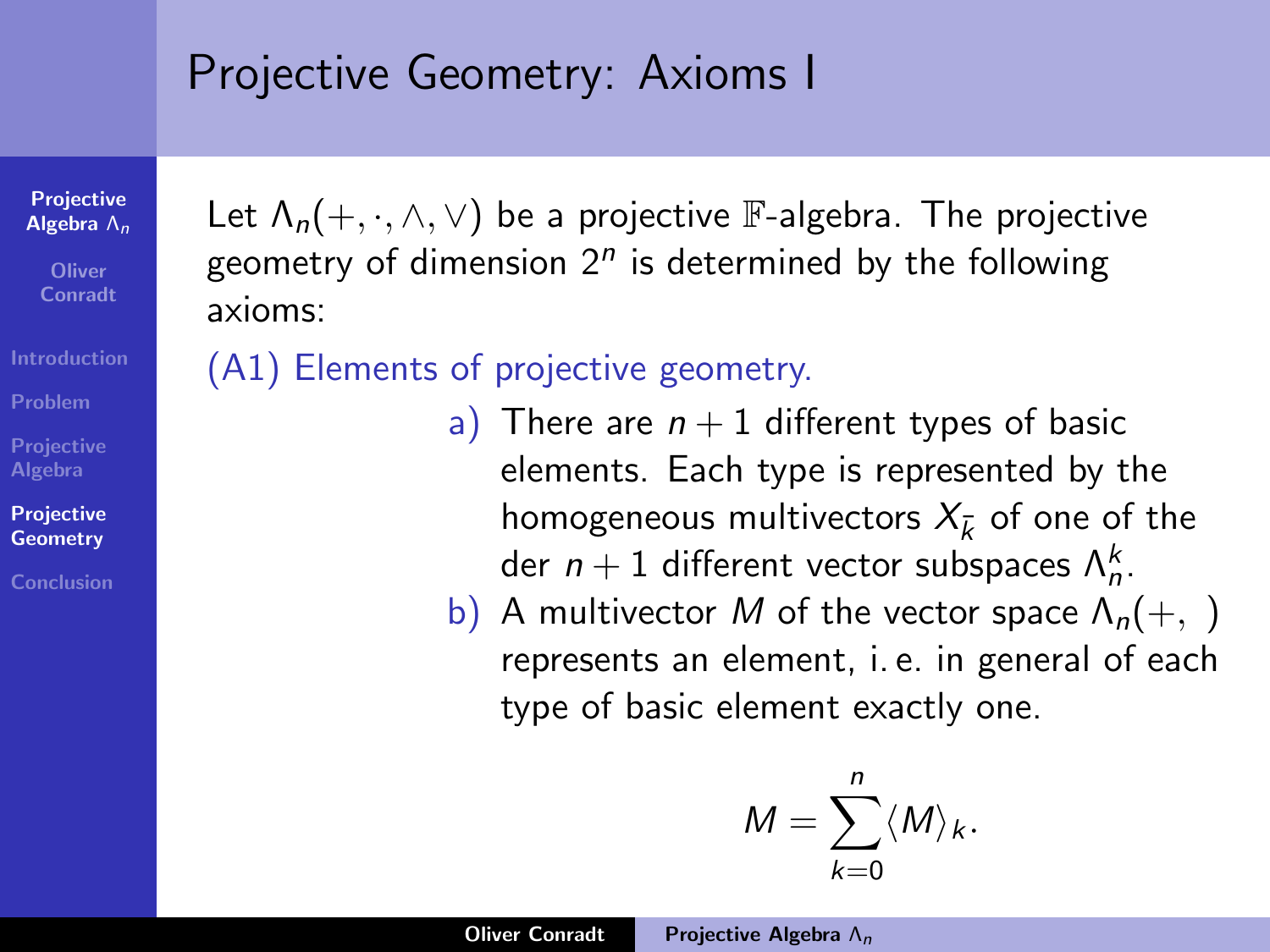|                                                               | Projective Geometry: Axioms II                                                                                                                               |  |  |
|---------------------------------------------------------------|--------------------------------------------------------------------------------------------------------------------------------------------------------------|--|--|
| <b>Projective</b><br>Algebra $\Lambda_n$<br>Oliver<br>Conradt | c) Equivalent multivectors represent the same<br>geometric locus.                                                                                            |  |  |
| <b>Introduction</b>                                           | $(A2)$ Incidence relation. Two elements A und B are incident if                                                                                              |  |  |
| Problem                                                       | and only if the corresponding multivectors A and                                                                                                             |  |  |
| Projective<br>Algebra                                         | B meet the conditions                                                                                                                                        |  |  |
| Projective<br><b>Geometry</b>                                 | $A \wedge B = 0$ and $A \vee B = 0$ .                                                                                                                        |  |  |
| <b>Conclusion</b>                                             |                                                                                                                                                              |  |  |
|                                                               | (A3) Intersection and connection. The geometric operation of<br>connection corresponds to the major outer<br>product $(\wedge)$ , the geometric operation of |  |  |

intersection to the minor outer product  $(\vee).$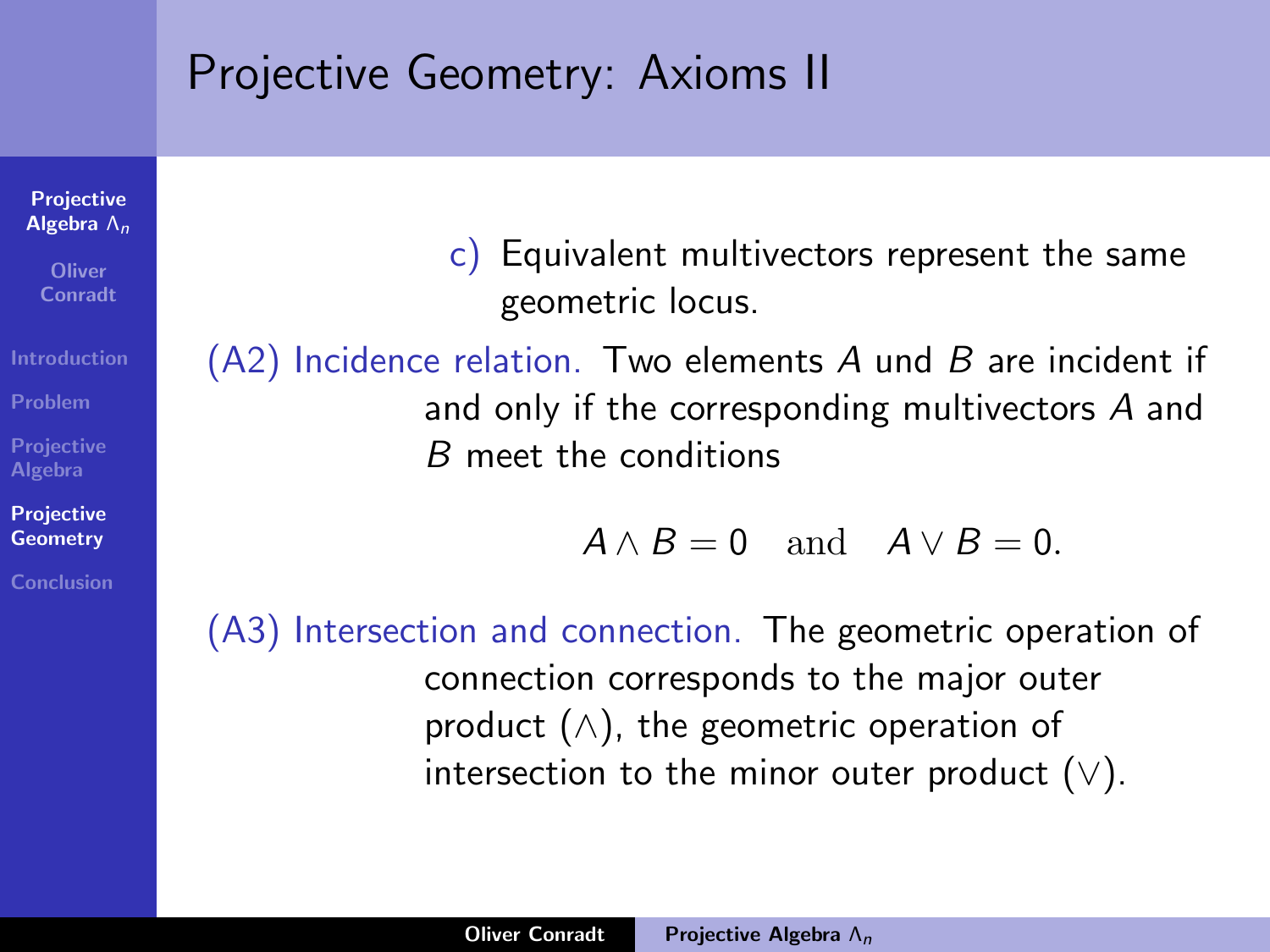# Real, Complex or Finite Projective Geometry

#### **[Projective](#page-0-0)** Algebra Λn

**Oliver** Conradt

**[Introduction](#page-1-0)** 

[Problem](#page-6-0)

[Projective](#page-8-0) Algebra

[Projective](#page-28-0) **Geometry** 

[Conclusion](#page-42-0)

### Definition

Depending on the filed  $\mathbb F$  of the projective  $\mathbb F$ -algbera  $\Lambda_n$  we have

- $\mathbb{F} = \mathbb{R} \rightarrow$  real projective geometry,
- $\mathbb{F} = \mathbb{C} \rightarrow$  complex projective geometry,

finite  $\mathbb{F} \rightarrow$  finite projective geometry.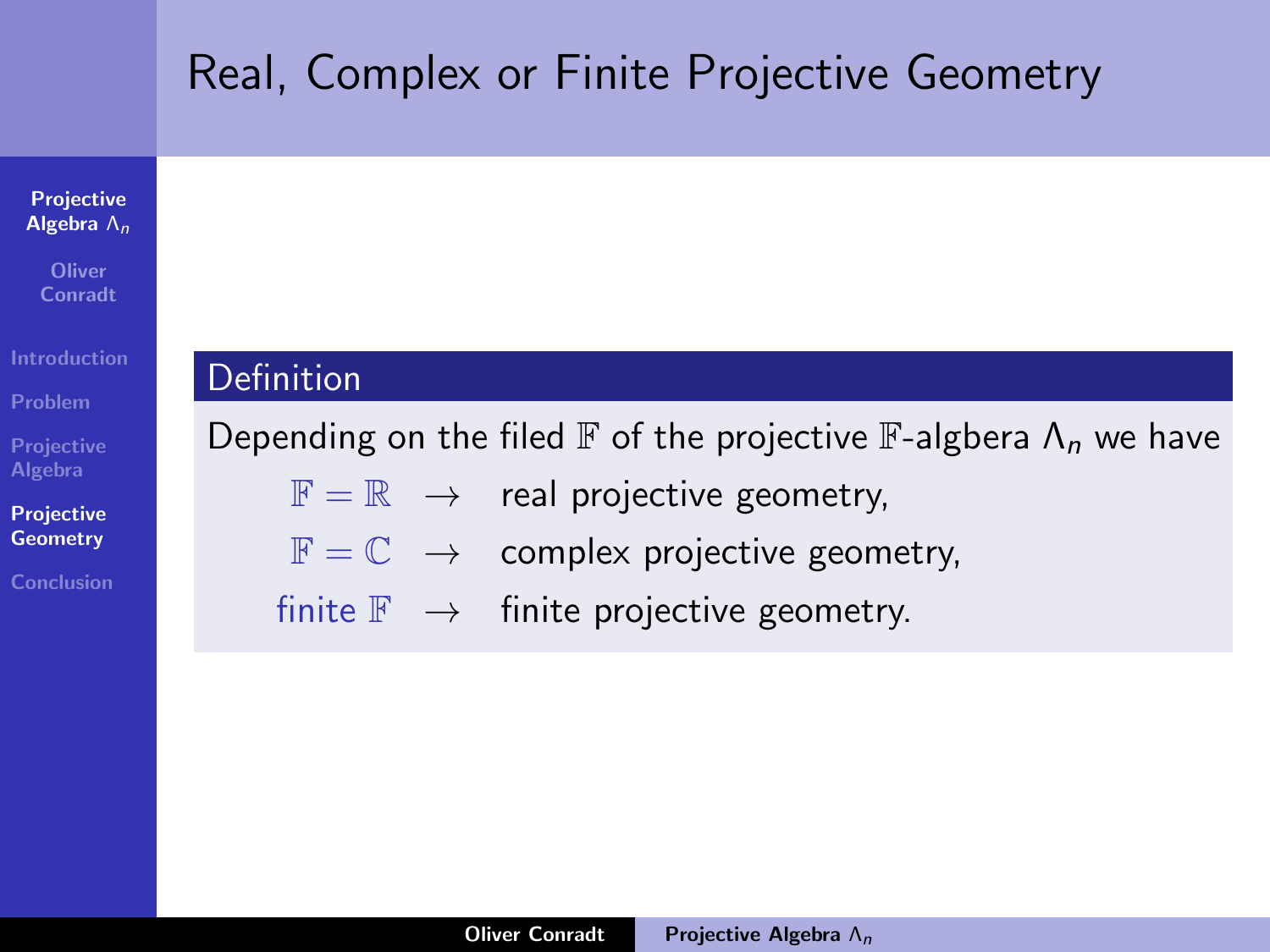# Projective Geometry: Principle of Duality



Table: Principle of duality in projective geometry of dimension  $2^n$ .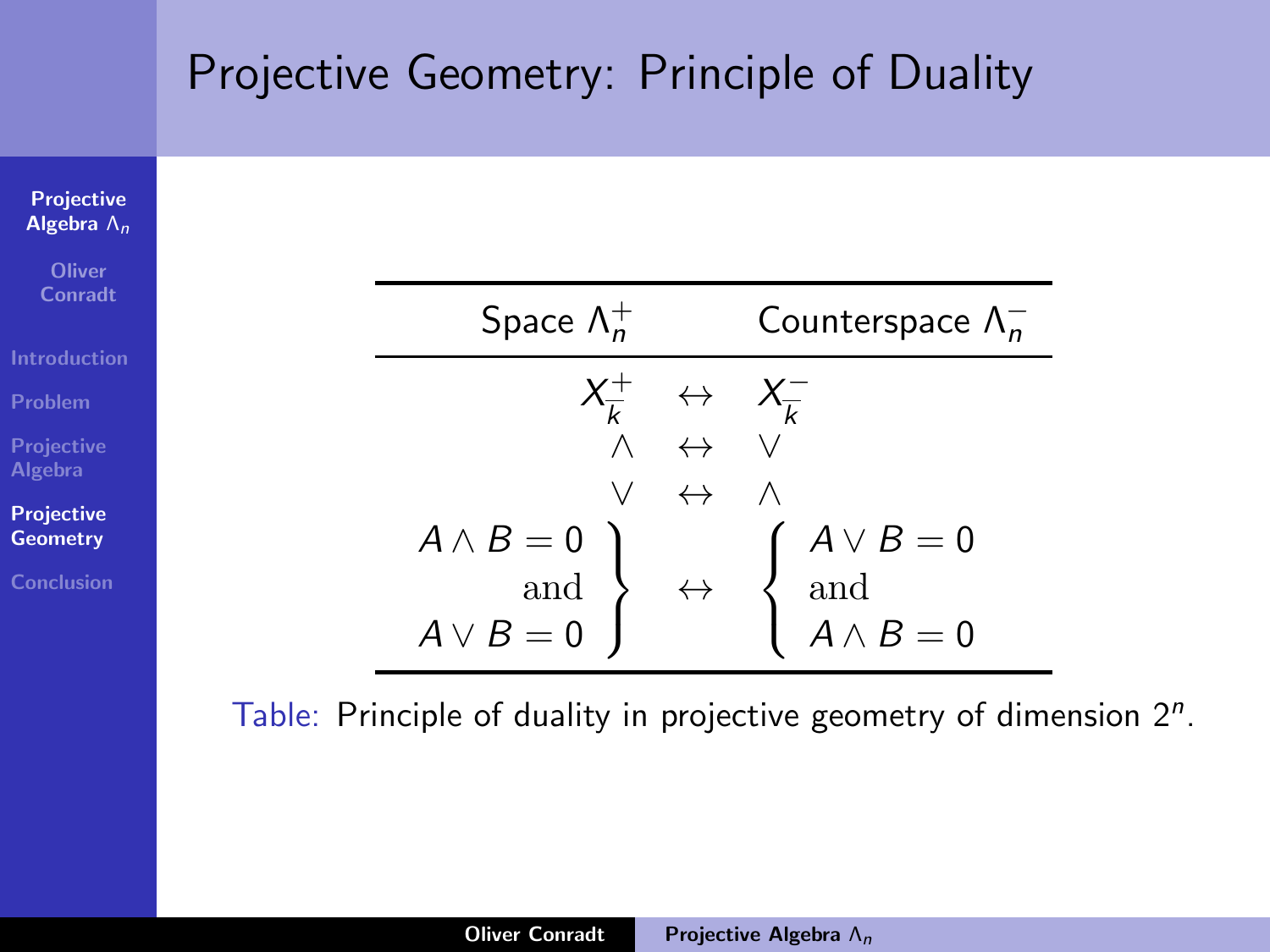# Proj. Geometry: Primitive Geometric Forms I

**[Projective](#page-0-0)** Algebra Λn

> **Oliver Conradt**

[Problem](#page-6-0)

[Projective](#page-8-0) Algebra

**[Projective](#page-28-0) Geometry** 

[Conclusion](#page-42-0)

### Definition ( $k$ -primitive geometric forms of grade  $m$ )

Let  $X_i^{\pm} = \langle X_i \rangle_k^{\pm}$  $\frac{\pi}{k}$  denote  $m+1$  linear independent *k*-vectors with  $1\leq i\leq\overline{m}+1\leq\binom{n}{k}$  $\binom{n}{k}$  and  $0 \leq k \leq n$ . Then the *k*-primitive form is given by

$$
X=\sum_{i=1}^{m+1}\xi_iX_i \qquad (\xi_1,\ldots,\xi_{m+1})\in\mathbb{F}\setminus\{\mathbf{0}\}\
$$

Examples in  $\Lambda_4$  (n=4) with  $\Lambda_4^{0+}\to$  space of planes as a whole  $\Lambda_4^{1+}\to$  all points of space  $\Lambda_4^{2+}\to$  all linear complexes of space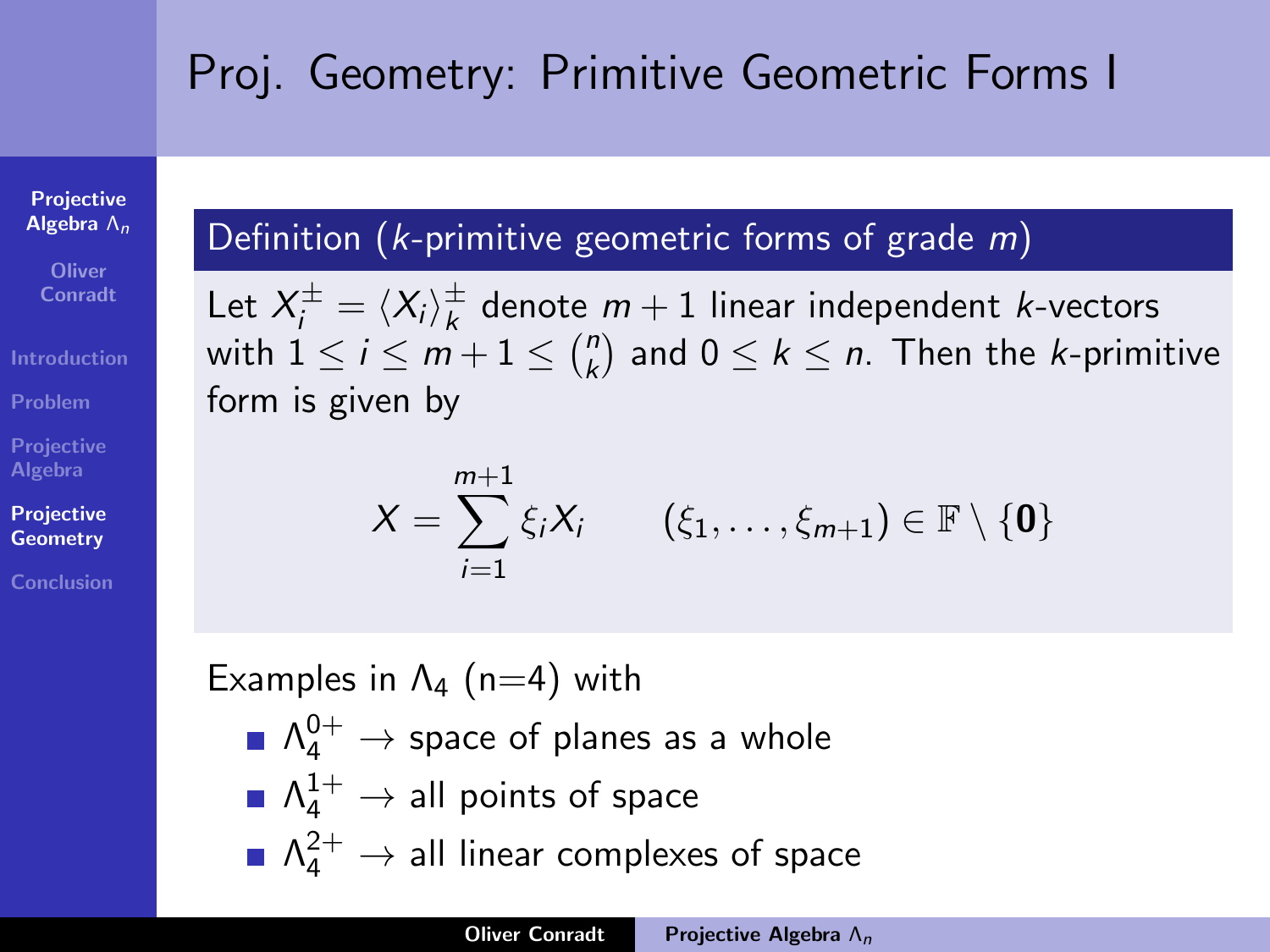# Proj. Geometry: Primitive Geometric Forms II

[Projective](#page-0-0) Algebra  $\Lambda_n$ 

- **Oliver** Conradt
- **[Introduction](#page-1-0)**
- [Problem](#page-6-0)
- [Projective](#page-8-0) Algebra
- [Projective](#page-28-0) **Geometry**
- **[Conclusion](#page-42-0)**
- $\Lambda_4^{3+}\to$  all planes of space  $\Lambda_4^{4+}\to$  space of points as a whole
- Primitive geometric forms:
	- $k=1,~m=1 \rightarrow X=\sum_{i=1}^2 \xi_i \langle X_i \rangle^+_1$  pencil of points



 $k=1,~m=2 \rightarrow X=\sum_{i=1}^3 \xi_i \langle X_i \rangle^+_1$  field of points

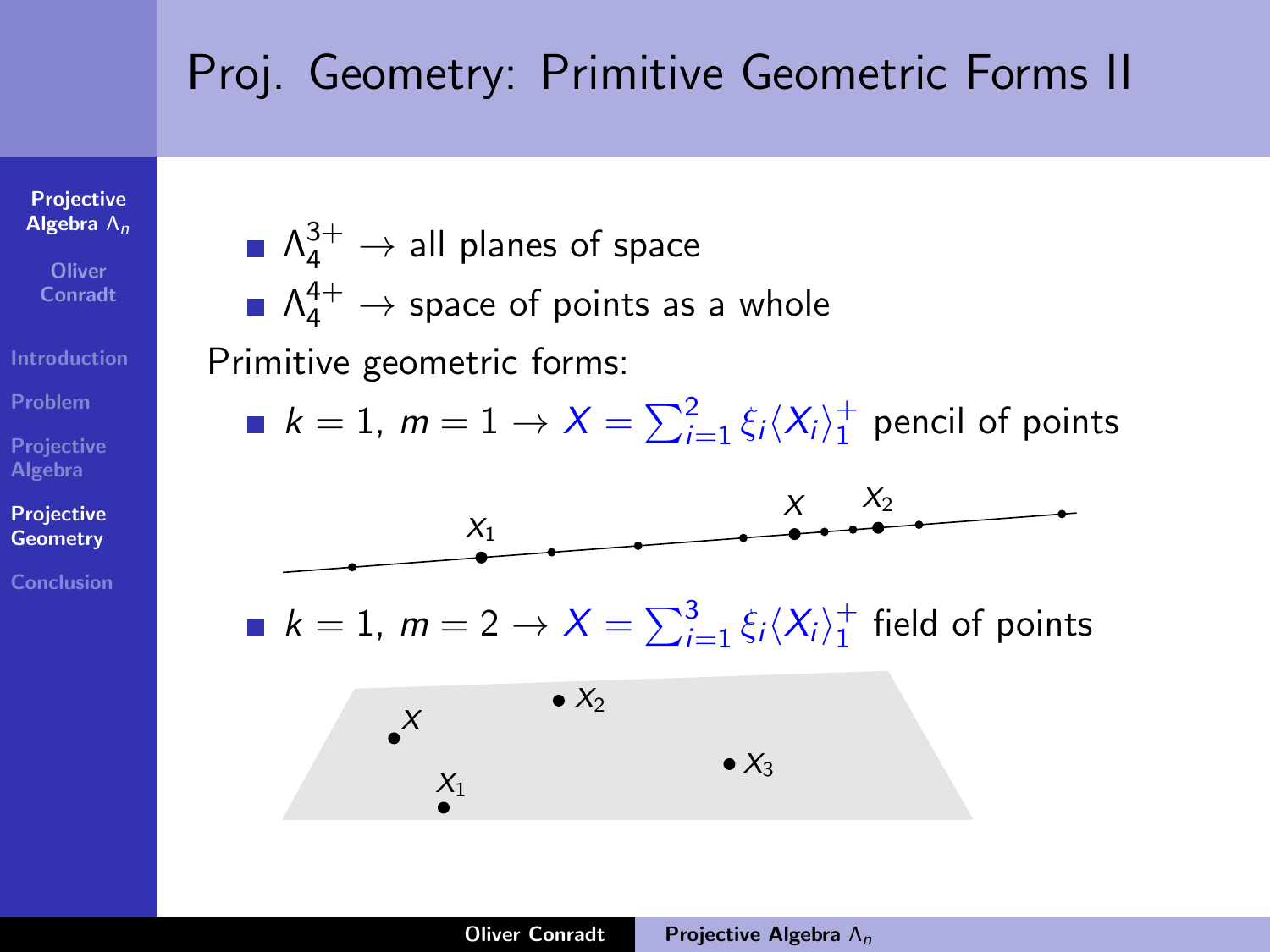# Proj. Geometry: Primitive Geometric Forms III

**[Projective](#page-0-0)** Algebra  $\Lambda_n$ 

**Oliver** Conradt

[Introduction](#page-1-0)

[Problem](#page-6-0)

[Projective](#page-8-0) Algebra

**[Projective](#page-28-0) Geometry** 

[Conclusion](#page-42-0)

 $k=1,~m=3 \rightarrow X=\sum_{i=1}^4 \xi_i \langle X_i \rangle^+_1$  space of points  $X_4$  $X_2$  $X_1$  $X_3$  $\frac{X}{2}$ 

 $k=2,~m=1 \rightarrow X=\sum_{i=1}^2 \xi_i \langle X_i \rangle^+_2$  pencil of complexes  $k=2,~m=2 \rightarrow X=\sum_{i=1}^{3}\xi_i\langle X_i\rangle^+_2$  bundle of complexes  $k=2, m=3 \rightarrow X=\sum_{i=1}^4 \xi_i \langle X_i \rangle^+_2$  3-manifold of compl.  $k = 2$ ,  $m = 4 \rightarrow X = \sum_{i=1}^{5} \xi_i \langle X_i \rangle \frac{1}{2}$  4-manifold of compl.  $k=2,~m=5 \rightarrow X=\sum_{i=1}^{6}\xi_i\langle X_i\rangle^+_2$  space of complexes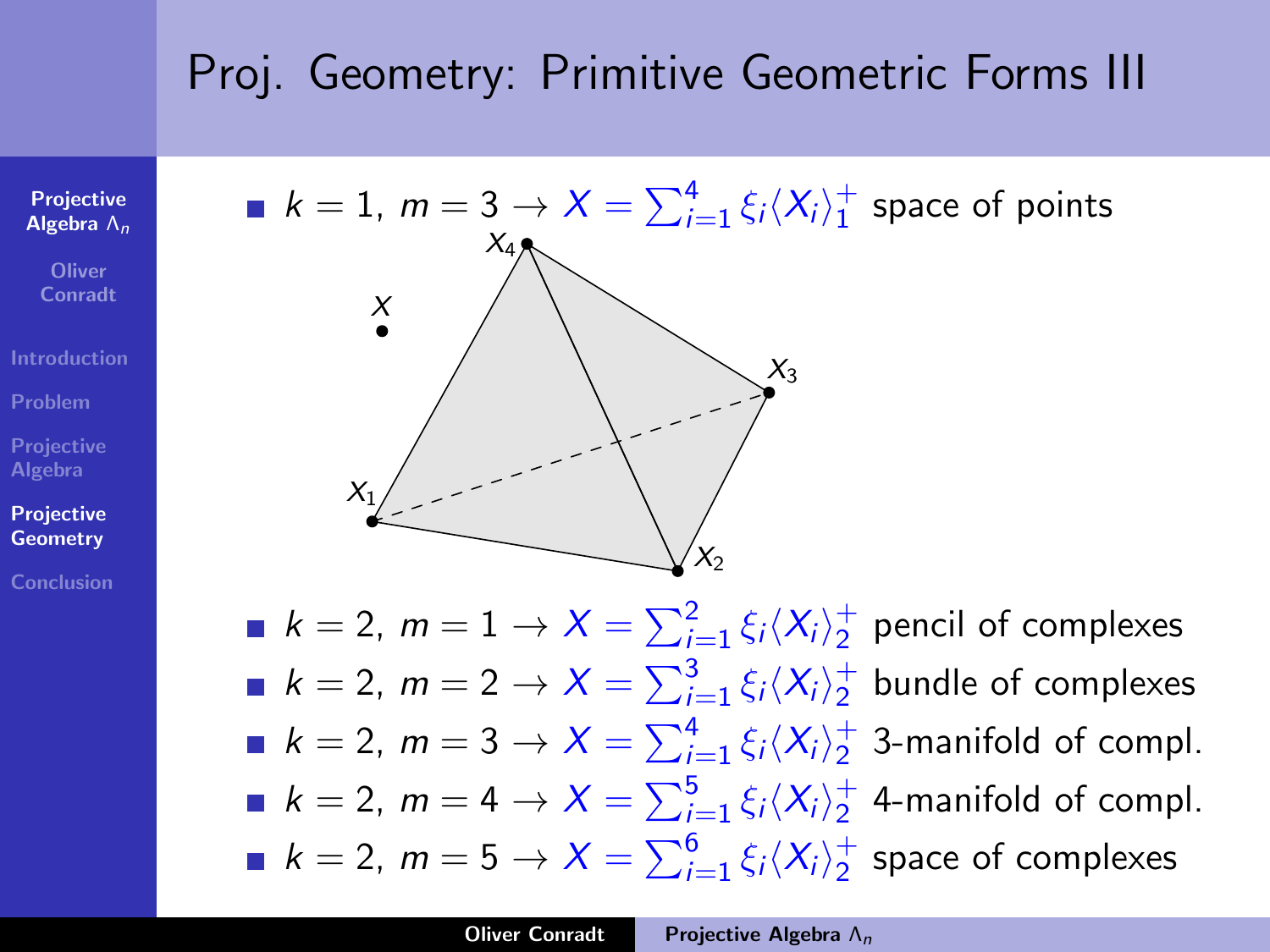# Proj. Geometry: Primitive Geometric Forms IV

**[Projective](#page-0-0)** Algebra  $\Lambda_n$ 

**Oliver** Conradt

[Introduction](#page-1-0)

[Problem](#page-6-0)

[Projective](#page-8-0) Algebra

[Projective](#page-28-0) **Geometry** 

[Conclusion](#page-42-0)





 $k=3,~m=2 \rightarrow X=\sum_{i=1}^3 \xi_i \langle X_i \rangle^+_3$  bundle of planes



 $k=3,~m=3 \rightarrow X=\sum_{i=1}^4 \xi_i \langle X_i \rangle^+_3$  space of planes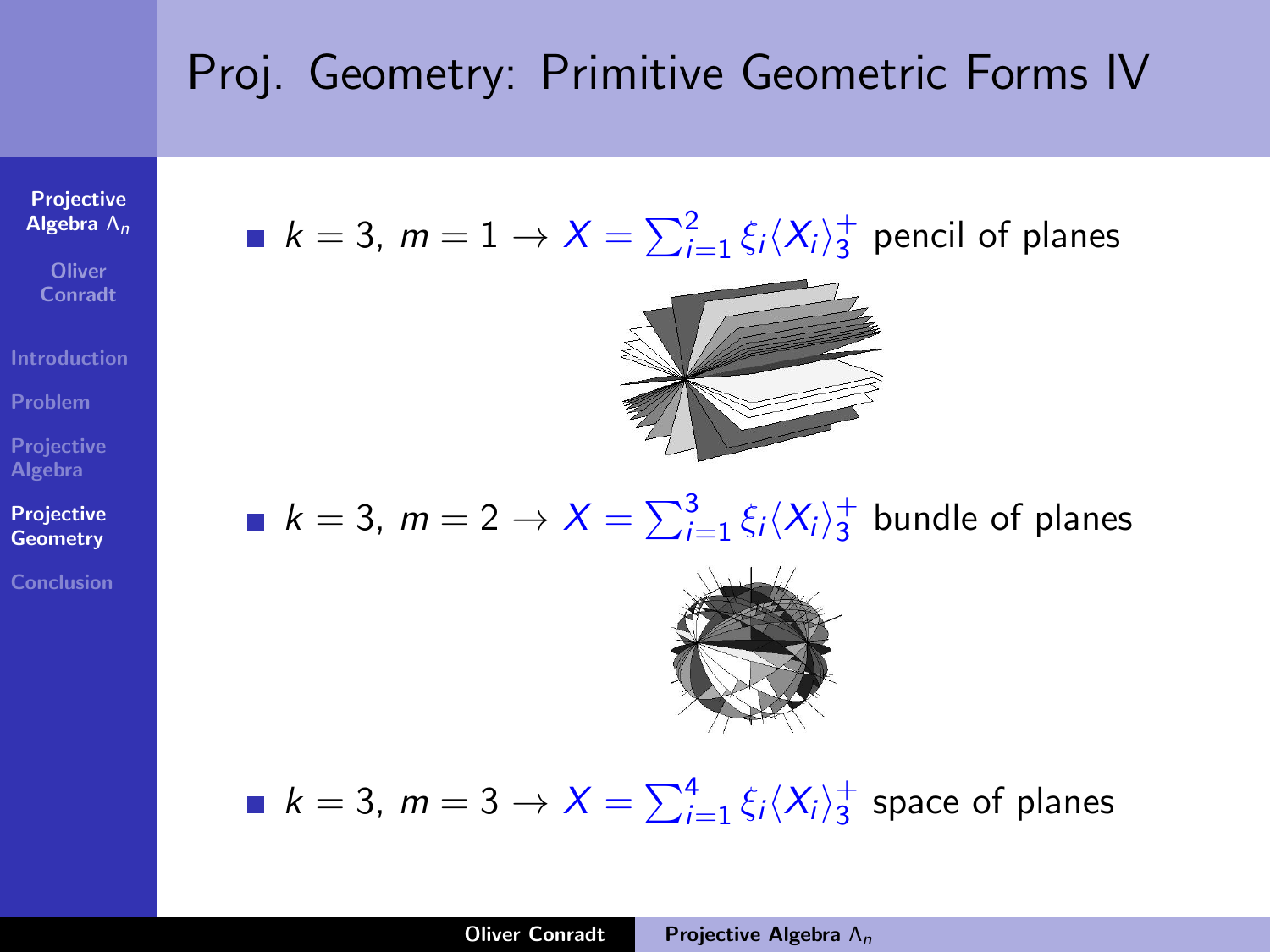# Projective Geometry: Linear Complex



**Oliver** Conradt

[Introduction](#page-1-0)

[Problem](#page-6-0)

[Projective](#page-8-0) Algebra

[Projective](#page-28-0) **Geometry** 

[Conclusion](#page-42-0)



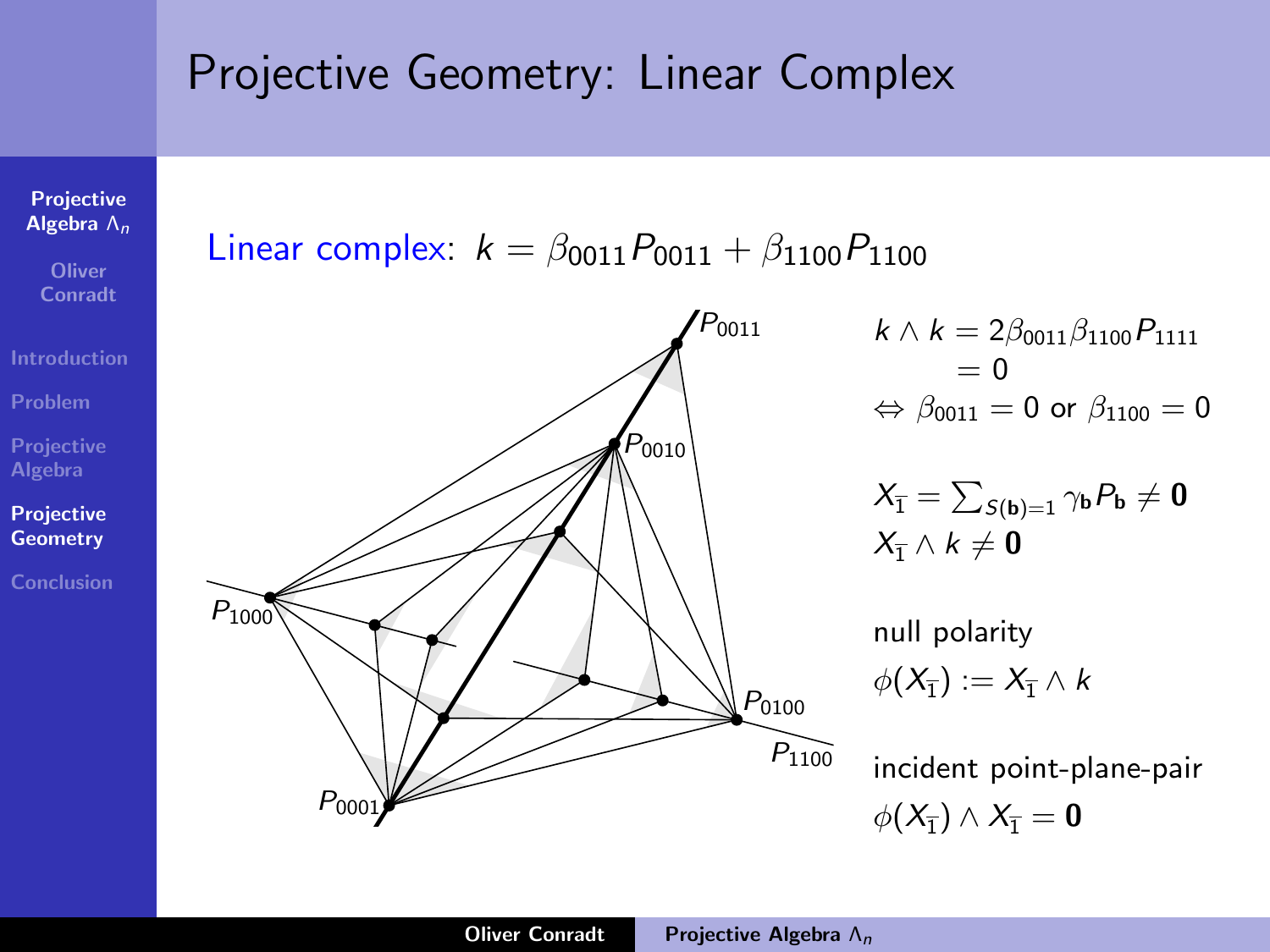# Projective Geometry: Cross Ratio

[Projective](#page-0-0) **Algebra**  $Λ_n$ 

**Oliver** Conradt

**[Introduction](#page-1-0)** 

[Projective](#page-8-0) Algebra

[Projective](#page-28-0) **Geometry** 

[Conclusion](#page-42-0)

### Definition (Cross Ratio)

Four different basic elements

$$
A = \langle A \rangle_k
$$
,  $B = \langle B \rangle_k$ ,  $C = \langle C \rangle_k$ ,  $D = \langle D \rangle_k$ ,

of a k-primitive geometric form of first grade with

 $\gamma C = A + \lambda B$  and  $\delta D = A + \mu B$ 

form the cross ratio

$$
DV(ABCD):=\frac{\lambda}{\mu}.
$$

$$
T_i = \lambda_i X + \mu_i Y \rightarrow DV (T_1 T_2 T_3 T_4) = \frac{\left(\frac{\lambda_1 \mu_3 - \mu_1 \lambda_3}{\lambda_2 \mu_3 - \mu_2 \lambda_3}\right)}{\left(\frac{\lambda_1 \mu_4 - \mu_1 \lambda_4}{\lambda_2 \mu_4 - \mu_2 \lambda_4}\right)}
$$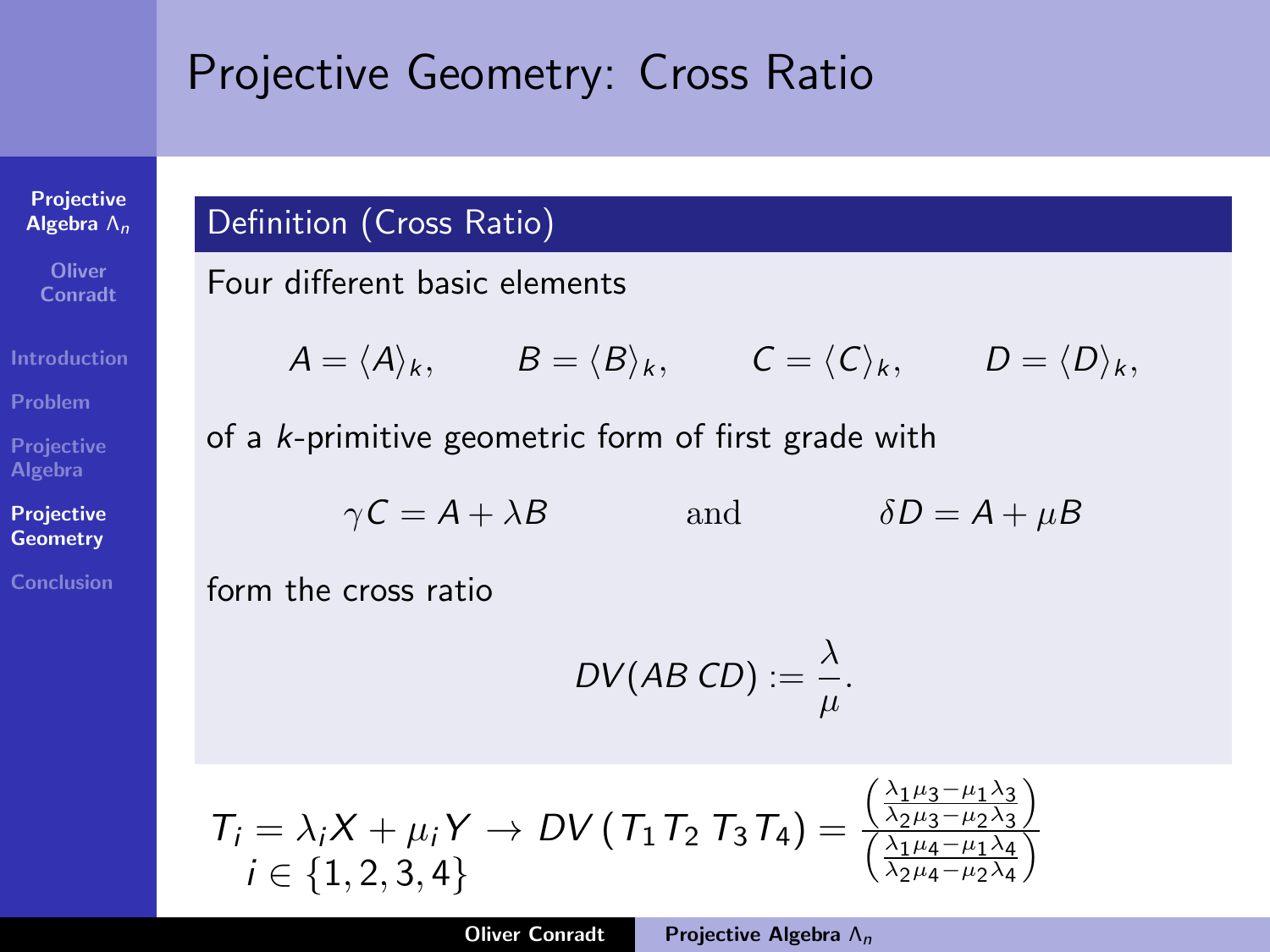# Projective Geometry: Collineation I

**[Projective](#page-0-0)** Algebra Λn

**Oliver** Conradt

**[Introduction](#page-1-0)** 

[Problem](#page-6-0)

[Projective](#page-8-0) Algebra

[Projective](#page-28-0) **Geometry** 

[Conclusion](#page-42-0)

A collineation is a linear mapping

$$
\Phi: \ \Lambda_n \to \Lambda_n
$$

$$
X_{\overline{k}} \mapsto \langle \Phi(X_{\overline{k}}) \rangle_k
$$

with

$$
\Phi(A \wedge B) = \Phi(A) \wedge \Phi(B).
$$

It is determined by  $n+1$  pairs of 1-vectors (fundamental theorem of projective geometry) and—up to the factor det Φ—preserves the minor outer product too,

$$
\det \phi \cdot \Phi(A \vee B) = \Phi(A) \vee \Phi(B).
$$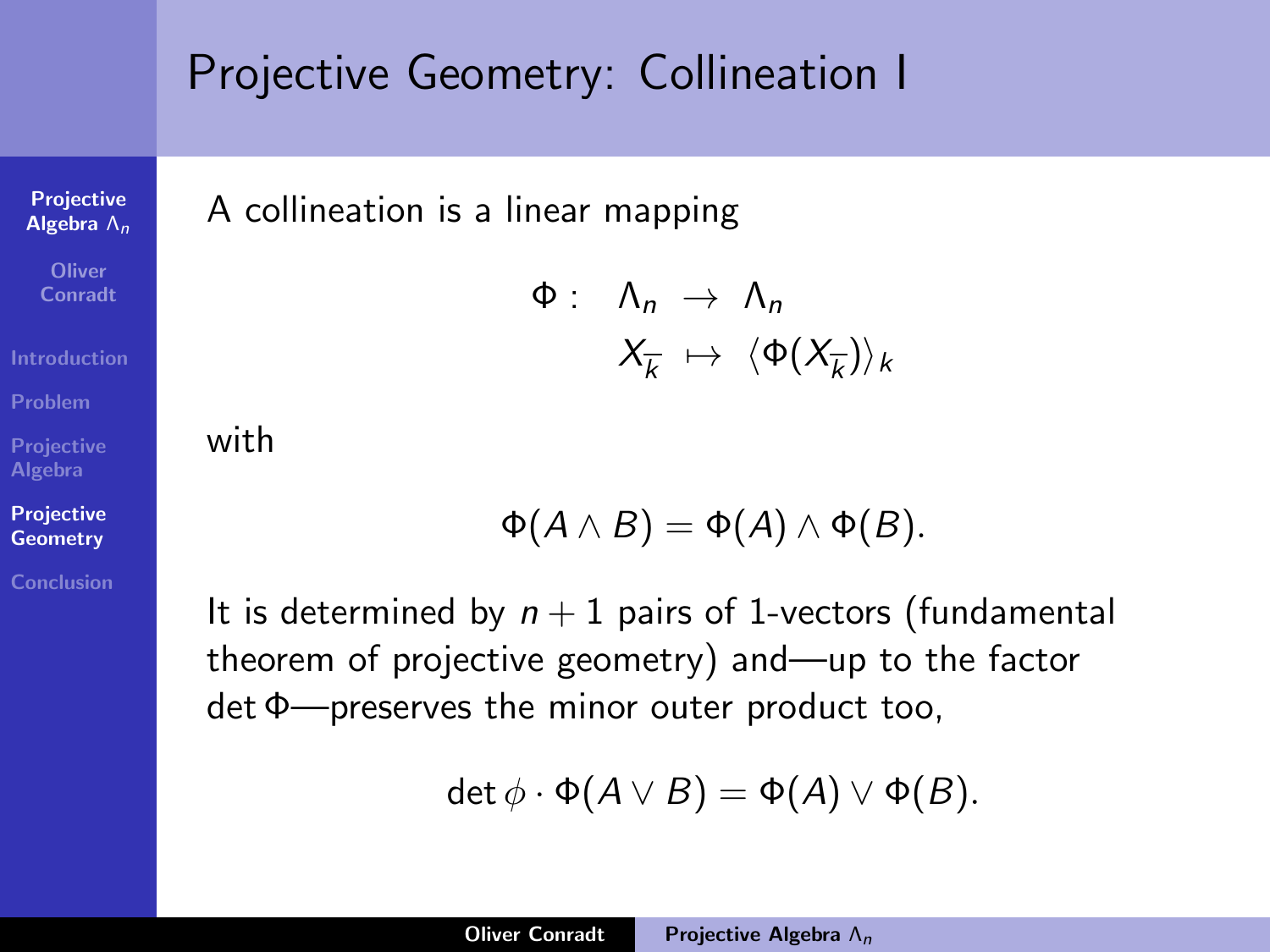# Projective Geometry: Collineation II

[Projective](#page-0-0) Algebra Λn

**Oliver** Conradt

[Introduction](#page-1-0)

[Problem](#page-6-0)

[Projective](#page-8-0) Algebra

[Projective](#page-28-0) **Geometry** 

[Conclusion](#page-42-0)

Examples in  $\Lambda_4$ :

**Homology**  $\Phi_1$ **:** Let  $Z_{\overline{1}} = P_{0001}$  be the fixed point,  $Z_{\overline{3}} = P_{1110}$  the point wise fixed plane.  $Z_{\overline{1}}$  and  $Z_{\overline{3}}$  are not incident, i. e.  $Z_{\overline{1}}\wedge Z_{\overline{3}}\neq\mathbf{0}$ . And let

 $A = P_{0001} + \lambda P_{0010} \rightarrow \Phi_1(A) = P_{0001} + \mu P_{0010}$ 

be a point-pair related by  $\Phi_1$ . Then we have

$$
\Phi_1(P_{0001}) = \lambda P_{0001}
$$
  
 
$$
\Phi_1(P_{\mathbf{b}}) = \mu P_{\mathbf{b}} \quad \text{for } S(\mathbf{b}) = 1 \text{ and } \mathbf{b} \neq 0001
$$

or

$$
X_{\overline{1}}=\sum_{S(\mathbf{b})=1}\gamma_{\mathbf{b}}P_{\mathbf{b}} \;\; \mapsto \;\; \Phi_1(X_{\overline{1}})=\gamma_{0001}(\lambda-\mu)Z_{\overline{1}}+\mu X_{\overline{1}}.
$$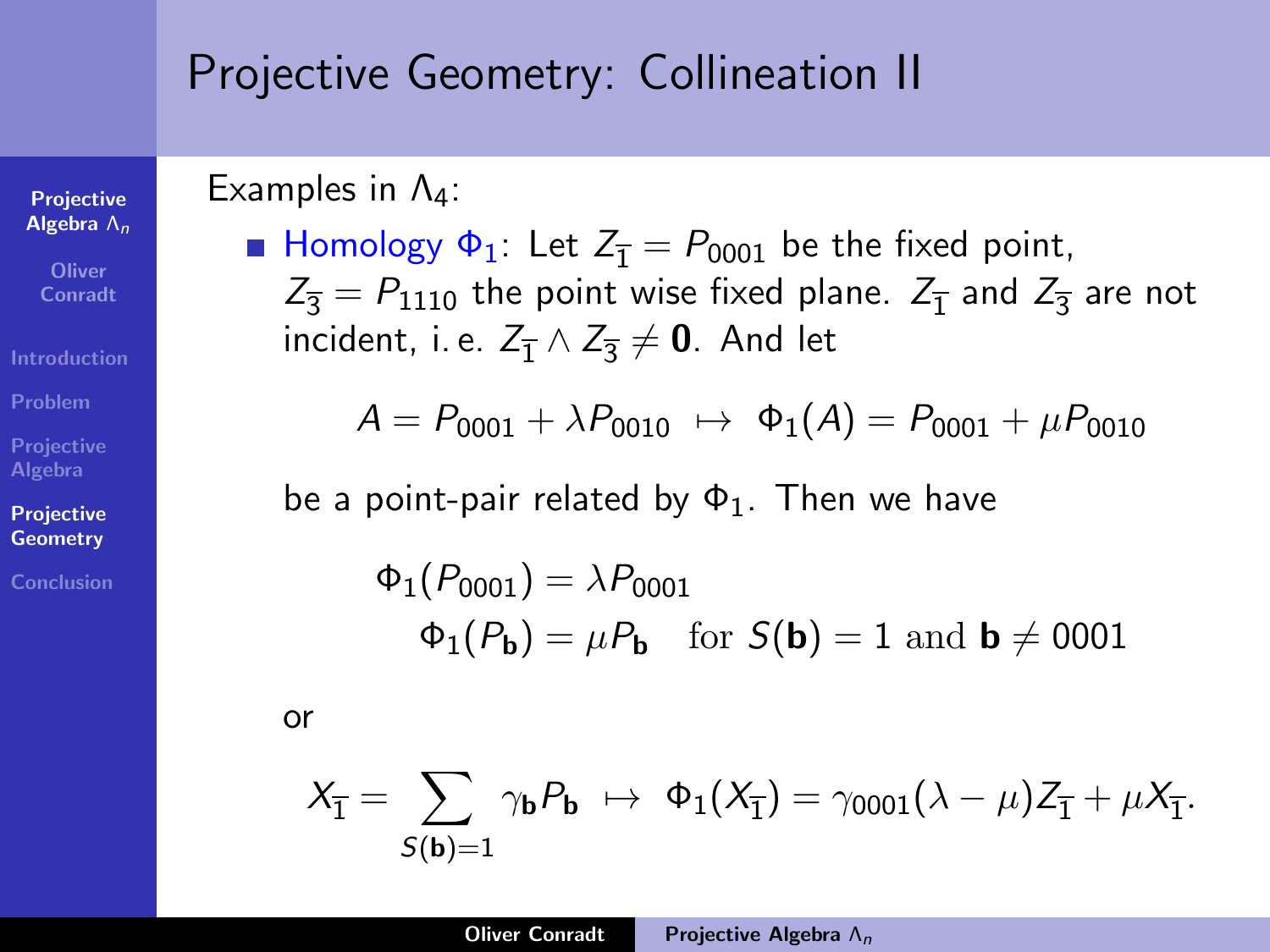# Projective Geometry: Collineation III

[Projective](#page-0-0) Algebra Λn

**Oliver** Conradt

[Introduction](#page-1-0)

[Problem](#page-6-0)

[Projective](#page-8-0) Algebra

**[Projective](#page-28-0) Geometry** 

[Conclusion](#page-42-0)

**Elation**  $\Phi_2$ **:** Let  $Z_{\overline{1}} = P_{0001}$  be the fixed point,  $Z_{\overline{2}} = P_{0111}$ the point wise fixed plane.  $Z_{\overline{1}}$  and  $Z_{\overline{3}}$  are incident, i.e.  $Z_{\overline{1}} \wedge Z_{\overline{2}} = \mathbf{0}$ . And let

$$
A = P_{1000} \rightarrow \Phi_2(A) = P_{0001} + \lambda P_{1000}
$$

be a point-pair related by  $\Phi_2$ . Then we get

 $\Phi_2(P_{\mathbf{b}}) = \lambda P_{\mathbf{b}}$  for  $S(\mathbf{b}) = 1$  and  $\mathbf{b} \neq 1000$  $\Phi_2(P_{1000}) = P_{0001} + \lambda P_{1000}$ 

or

$$
X_{\overline{1}}=\sum_{S(\mathbf{b})=1}\gamma_{\mathbf{b}}P_{\mathbf{b}}\;\;\mapsto\;\;\Phi_2(X_{\overline{1}})=\gamma_{1000}Z_{\overline{1}}+\lambda X_{\overline{1}}.
$$